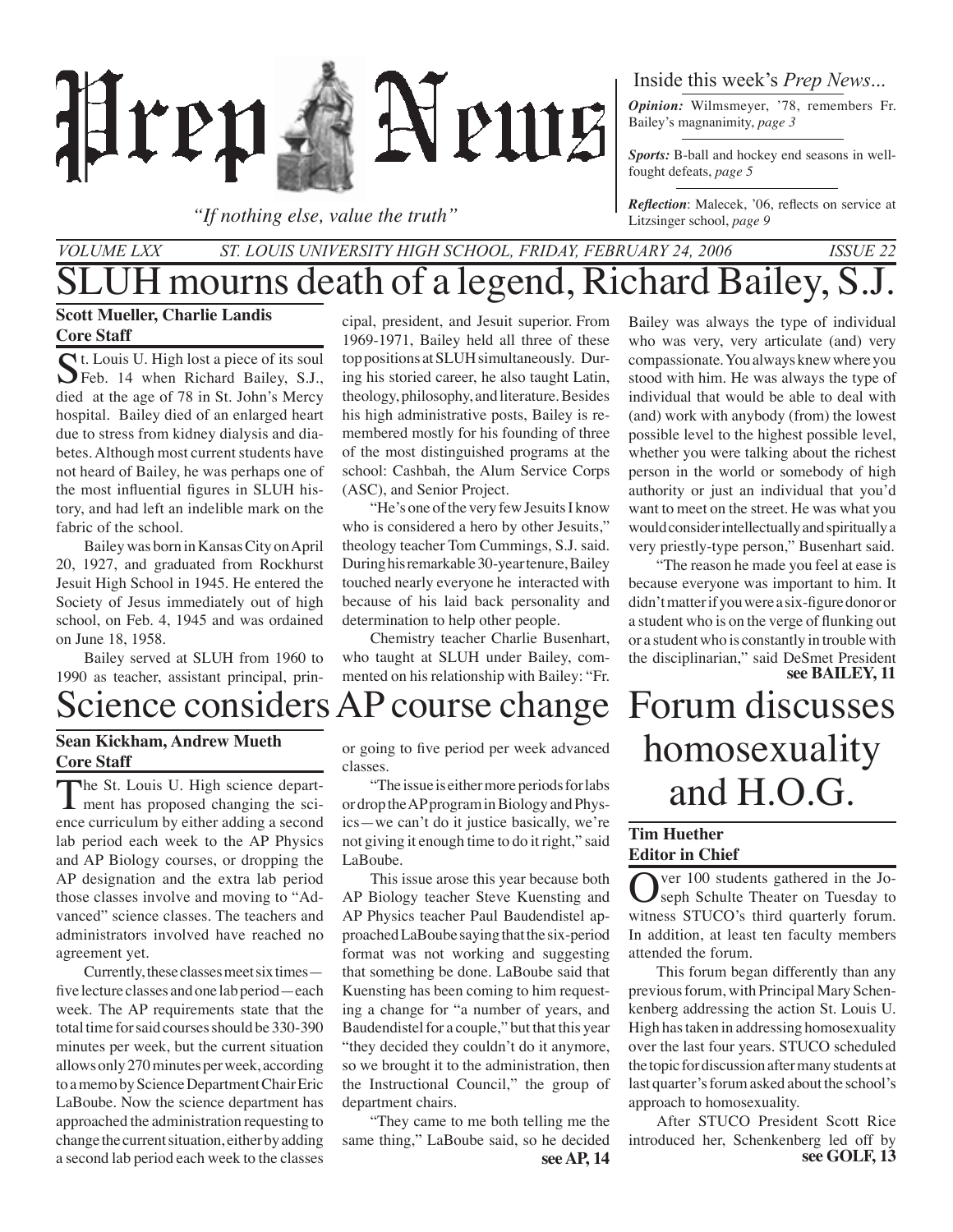### 2 **News** February 24, 2006

### Malecek named Archbishop May award recipient

### **Kyle Kloster**

### **Photography Editor**

The Archbishop May Service Award<br>recognizes seniors who have acted as "witnesses to service" through their sacrifice of time and energy, according to community service director Colleen Rockers. This past Wednesday, St. Louis U. High's pastoral department announced Tim Malecek as the 2006 recipient, and named Killian Hagen and Tony Bell as close runners-up.

Each of the 29 Catholic high schools in the St. Louis diocese chooses a senior in their school who they feel knows "what service really is," Rockers said. Seniors must nominate themselves by filling out an application, listing their CSP experience, and answering a couple short essays. According to Rockers, the Archbishop May Service award is very prestigious, and SLUH's selection committee thoroughly reviews each of the applicants before deciding.

"It was a very difficult decision, a decision come to by 12 people; some administrators, some teachers, some counselors," Rockers explained. The committee also consulted faculty involved with NHS because all the applicants are also NHS members, according to Rockers. After the whole committee reads over each application, the pastoral department looks at their recommendations and the applicants themselves and bases their final decision on the results. The decision calls for such a challenging selection process, Rockers explained, because all of the applicants qualify, and are deserving of recognition. She added that "approximately 15 (students) applied, and any one of them could have gotten it."

After the pastoral department decided, Rockers informed Malecek of the selection, almost three weeks before the official announcement.

Malecek said, "Mrs. Rockers called me into her office and told me I won. I was really really excited, but I had to keep quiet for two weeks. ... I was really excited to get it, but I felt kind of ... selfish, I suppose, because ... there are so many great people that applied for it that were so much more deserving than me that I was shocked that I got it."

Malecek has been involved with community service since before high school, he said, and has continued through various programs throughout high school. His first CSP experience with SLUH, Malecek recalled from his freshman year, involved the International Institute for foreign refugees.

"I ended up trying to help foreigners with math that was way over my head. That was interesting," he mused. Since then, he has worked with Karen House, Habitat for Humanity, and Children's Hospital, among others.

Explaining the roots of his service involvement he said, "I don't know how I really started it, it was just sort of a little niche I chose to enter," he added, "My mother set an excellent example for me. She was always at Immacolata, my grade school. She had sort of laid the foundation for me."

He has continued with community service, he explained, because, "It was time I didn't need to have, and I felt it was much **see MALECEK, 7**

### **Cummings released** from hospital; aims for March return

### **Kevin Michniok Reporter**

English teacher Mark Cummings was released from the Barnes-Jewish Hospital this past Tuesday after recovering from his surgery for diverticulitis on Feb. 11.

Diverticulitis is a common disease in which pouches in the colon, or diverticula, become inflamed.

Cummings believes that he developed this disease because of his age and diet. "It developed from eating whatever I wanted as a child," he commented.

Cummings has been out of the building since before Christmas, but hopes to be back at SLUH by late March or early April.

English teacher emeritus Joe Gavin has filled in for Cummings's Satire classes, while film scholar Chris Boehm has taken over his fine arts classes until his return.

# Father/Son Rec Bowl: a good<br>time for fathers, sons

### **Pete Mackowiak Reporter**

Where were you on Monday night? If you weren't at SLUH, then you missed out. The Father's Club hosted its 6th annual Father/Son Rec Bowl from

6:30 to 9:00 p.m. SLUH students and dads filled the gym, pool hall, and rifle range to take part in friendly competition in a wide variety of games.

The gym

was a hotbed of activity as participants played basketball, volleyball, and tossed footballs through-

out the night. There was also a baseball "pitch-off," a contest to see who could hurl a ball the fastest. Dynamic duo Junior Gabe Pilla and his father Dave swept the father and son divisions, clocking in at 77 and 68 MPH, respectively.

In the Danis Lobby outside the gym, dads and lads played washers and putted golf balls across the carpet. Cookies and soda were also available at the concession stand.

"I thought that getting clocked while throw-

ing the baseball was the best because it was fun to compete against your fellow students and to see how hard everyone can throw," remarked freshman Dan Marklin.

 Another participant added, "The Rec Bowl was a great way to end the long weekend. It was fun to play basketball against my

dad." Not to be outdone, the pool hall and the rifle range were also open. Both were full for most of the night, a tribute to the event's

**see DADS & LADS, 16**



**Sophomore Ed Nahlik shoots pool at the Father/Son Rec Bowl on Monday**

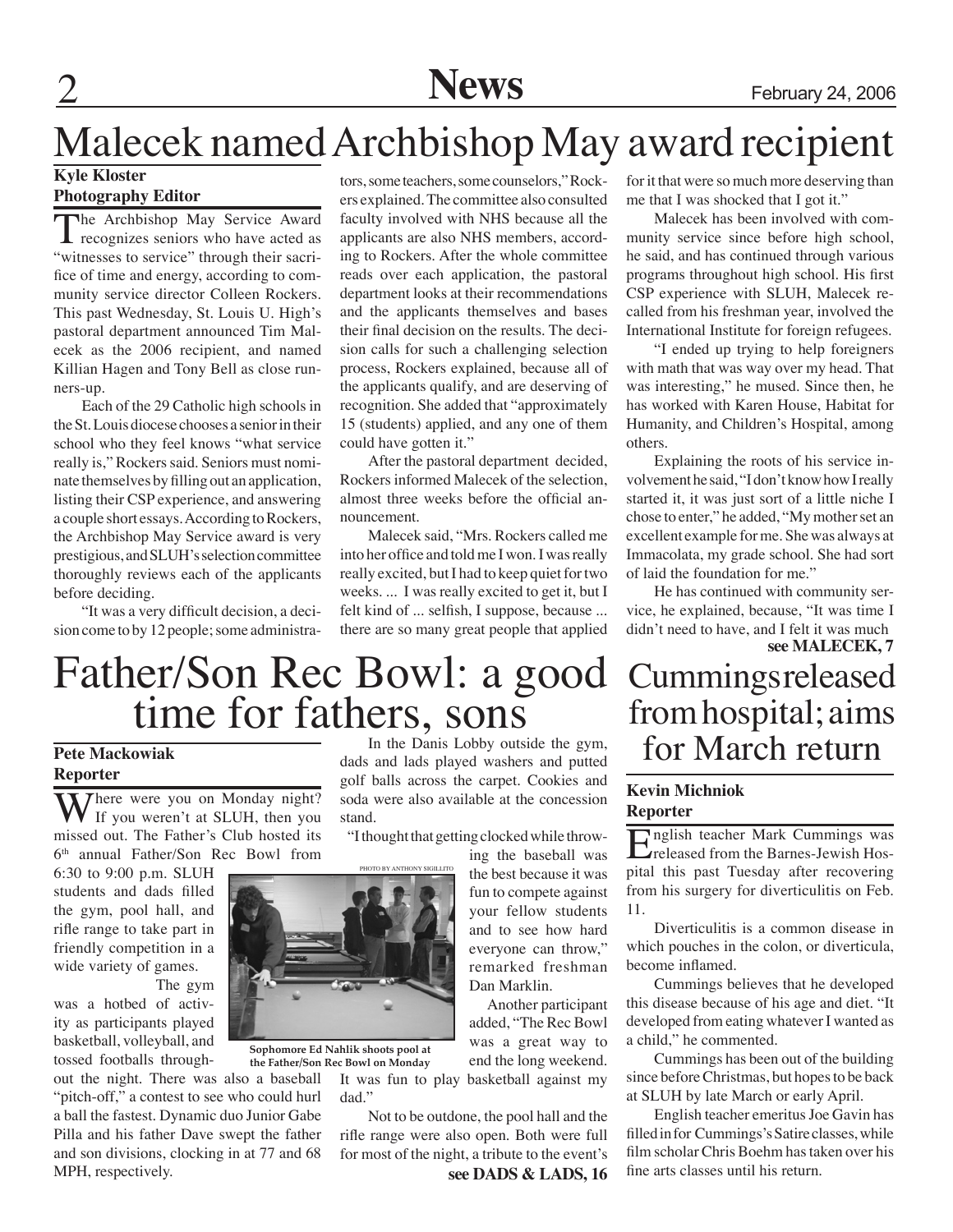### LETTERS TO THE EDITORS Wilmsmeyer, '78, reflects on Fr. Bailey

To the editors:

How do you say goodbye to a man you've known since you can remember, who performed your wedding ceremony, baptized all three of your children, and who, owning nothing, inspired all of us to do greater things than we could imagine on our own?

Last Saturday, at St. Francis Xavier College Church, we said goodbye to Richard Bailey, S.J. The church was filled with hundreds of well-wishers, each of whom knew Fr. Bailey on a personal basis. Because that's who Fr. Bailey was: a man who was able to cultivate a personal relationship with everyone he met and challenge each person to use their unique skills to improve the lives of others.

Even if it had been a couple of years since you talked to Fr. Bailey, he would recall facts about your life and would listen with genuine interest as you updated him. Then, ever so subtly, he would offer advice and insight if necessary or suggest how you might be able to help someone else with a problem they were having. A conversation with him would always leave you energized and feeling more valuable as a human.

Fr. Bailey knew how to work with people at any level. He could dine with the most elite in St. Louis (usually working to secure a donation to SLUH or DeSmet). Yet, he always kept true to his Jesuit vow of poverty, living in quarters that were austere by any standard. After overhearing him comment about how he did not own an alarm clock, my parents bought him a simple clock radio. Several weeks later, while setting up for the Cashbah auction, I saw the same clock. The donation tag read "Friends of SLUH". He would deny himself the basic things of life in order to keep his perspective and focus on what really mattered: the education of young men.

### Michaelson addresses political divisiveness

#### To the editors:

According to the textbook used by the AP Comparative Government class, the stability of any democratic political system is directly related to whether political parties "have a reasonable amount of trust in each other and in the political system." Another political science text I often use in my classes refers to the "necessity of compromise" in democratic politics. Without the ability of opposing parties to reach reasonable compromises on important issues, the stability of the political system itself can be weakened.

What does this political science lesson have to do with student life at SLUH? And moreover, why is this a worthy topic for print in the *Prep News*? Over the past year, I have noticed that a virus which has infected our national political psyche has appeared in the halls of this institution and has caused resentment and anger among students. What is this contagion? The preferencing of partisanship over public service.

A few weeks ago, I was watching a biography of President Reagan on PBS and was struck by something I saw. During the

**see MICHAELSON, 7**

Fr. Bailey founded two SLUH institutions: Senior Project and Cashbah. At the time, these were considered very risky. Can you imagine making the outrageous proposal to let 250 seniors skip school for a few weeks in order to serve the community? But Fr. Bailey made the Senior Project so successful that all Jesuit high schools in the U.S. (and most Catholic high schools) now have a senior service component. At SLUH alone, over 8,000 young men have experienced this potentially life-changing program, and hundreds of thousands of lives have been altered for the better all over the U.S. and in many other countries. He guided Cashbah to such success that most U.S. Catholic high schools now include an auction fundraiser. Fittingly, Cashbah still sets the standard. How many students over the years would have been unable to receive a Catholic high school education if not for Fr. Bailey's vision, risktaking, and commitment?

Just two days before he died, my parents, aunt and uncle had breakfast with him. He remarked that he was tired and his heart condition kept him from doing any physical activity. However, he was still "reading 3 or 4 books a week." It was as if he knew his work on Earth was done, and he was just waiting to be called home. He was at peace with himself and his life's work. And isn't this what each of us really strives for in the end?

To those who knew Fr. Bailey personally, remembering him will always energize us. To others, he will serve as an inspiration that even a single man, owning nothing, can move mountains.

Doug Wilmsmeyer '78

### Kujawa objects to "So Taguchi" award

#### To the editors:

I'm writing to address a quote in "The People's Show" article that was in last week's *Prep News* (Volume LXX; Issue 21). Nick Wingbermuehle, one of the sports talk show anchors mentioned the "So Taguchi Award" that is presented, apparently at each broadcast, to the "most worthless athlete in the world of professional sports."

 I realize that the show is a self-proclaimed "tongue-in-cheek" sports show, but how can anyone take a sports show seriously when it makes the accusation that So Taguchi is not only the most worthless player on the Cardinals, but on every other professional sports team in the entire world?

I know we are all entitled to our own opinions, but any knowledgeable sports fan would know that So Taguchi is not a worthless athlete. Try these numbers: 8, 53, .288. That's the number of home runs, RBIs, and batting average So had last year, respectively. The numbers are not flashy at first glance, but considering he was only in his fourth year of American baseball and has limited playing time, it was a show of not only progress but production. Using the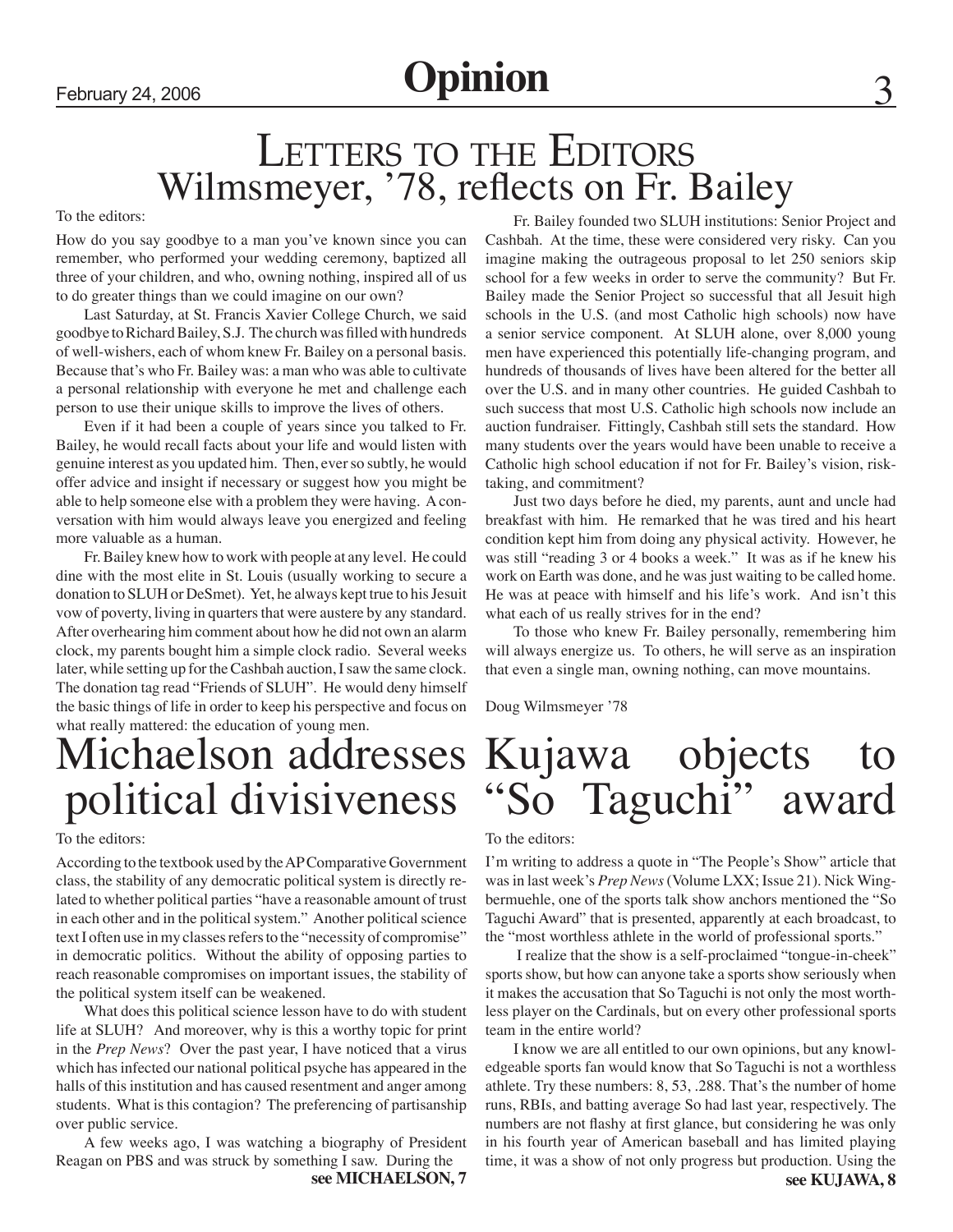### Zinn becomes FEMA certified **David Auffenberg**

### **Reporter**

Junior Mark Zinn received a letter last<br>Tuesday informing him that he was ofunior Mark Zinn received a letter last ficially certified as a member of the Federal Emergency Management Agency, or FEMA. Already a Level 2 SKYWARN Storm-spotter, president of the Meteorology Club, and the resident weatherman of St. Louis U. High's KUHI news, this achievement only added to Zinn's prestigious career in weather and meteorology.

In order to gain his certification, Zinn had to pass a national exam that was recommended in a letter he received from the St. Louis County Police. The exam, which consists of 58 questions covering subjects from weather situations to natural disasters, is intended to develop skills in weather as well as provide preparation for becoming an emergency manager. "The exam was surprisingly difficult, mainly because it

hessbills advance in playoffs

### **Matt Angeli Reporter**

In their last regular season match of the<br>year, the Rookbills clobbered the Alton year, the Rookbills clobbered the Alton High School chess club, shutting them out 30-0.

Chess president Matt Angeli mated the Alton High School chess club's strongest player in nine simple moves in the time it takes SLUH students to get from one class to another. In carrying out the quick attack, Angeli ditched his queen, giving his opponent a brief moment of joy before Angeli swiftly checkmated him.

Ben Geisman played board two and played a game in which the advantage seemed to change every couple of moves. Geisman, however, calculated an exchange in which he ended up with better materiel to win.

Sophomore Stephen Schumacher had the honor of his game on board three lasting just about two hours when his opponent ran out of time trying to figure out a win. Towards the end of his game and in some of the other player's games, there was a question of whether the clocks had been correctly set to time delay instead of regular countdown, but after watching the clocks, the chess moderators and spectators determined that

wasn't factual questions, but rather it dealt with scenarios and knowledge that had to be applied in any given situation," Zinn said.

To prepare for the exam, Zinn took a free online course offered by the government. He said, "I was really glad I took this course. At first, I thought it was just going to be some basic information, but it really went beyond that. It introduced me into emergency preparedness and how to respond during and after any given emergency."

Zinn said that he feels people have focused too much on FEMA's management of Hurricane Katrina and ignored other aspects of the agency. "I think there's more to FEMA than just what happened back then," he said. FEMA also offers classes and provides information about other disasters such as fires.

SLUH can now rest assured that it is in good hands if a weather problem ever arises during FEMA-certified Level 2 Storm-spotter Mark J. Zinn's attendance.

the clocks had been correctly set.

Sophomore Josh Dripps played board four for the Pawnbills where he gained a materiel advantage of a rook and forced his opponent into a definite losing endgame.

Jim Scariot played well as the momentum shifted back and forth, but in the endgame he held a queen advantage to slam his opponent's king into the side, providing a definite checkmate.

Despite securing a playoff spot, the Knightbills were a little worried about facing Belleville West, an opponent they had lost to twice in their regular season play. The club thought they could make it close at the top two boards, but they needed a win from one of the lower three to tip them over. The outcome was surprising, since the early key points came from two of the lower boards with the secure win coming from a win at board two.

Angeli played a long two-hour game at board one before dropping a pawn with both clocks showing a minute and a half remaining. He scrambled to try to force a draw, but he was forced into trading a rook for a pawn. On the verge of checkmate with his lone king versus a rook and king, Angeli resigned. **see TER ARTHUR, 15**

### SLUH delegates help to imagine U.N.'s future

#### **Anthony Keel Reporter**

**Many** SLUH students probably<br>missed the little table at the activities fair with no fancy decorations and a sign reading "Model UN." Nevertheless, three SLUH students attended the annual Model United Nations conference last weekend at the Doubletree Hotel near the airport for a night of fun, games, and pretend world-altering decision-making.

The theme of this year's conference was "Re-inventing the United Nations." Delegates from schools all over the St. Louis area attended the overnight conference and represented certain nations in three mock UN committees, all with the aim of finding a way to reform the highly bureaucratic and somewhat ineffective current UN. The main goal of the conference is sharing the opinions of young minds to find solutions to the world's problems, foster global citizenship, make the world a better place, and have fun doing it.

Freshman Phillip Knapp represented France, and sophomore Mike Mulligan and senior Tony Keel represented Russia. The delegates debated Friday night until Saturday afternoon for solutions that would be in the best interests of both the common good and their respective nations. It wasn't all work, though: there was a karaoke party and a lot of free time Friday night.

The conference is organized and run by Civitas Associates, a non-profit organization promoting global awareness and active world citizenship.

"I'm really pleased with the work that was done," said Arthur Lieber, one of the heads of Civitas. "I think that a lot of ideas were brought forward, most of them in conflict with one another, and that's okay, because I think we went well beyond the ideas that are presented at the actual UN."

**see UN, 15** After much debating, resolutions were made from each committee on how to reorganize the voting system, the peacekeeping forces, and the UN infrastructure itself to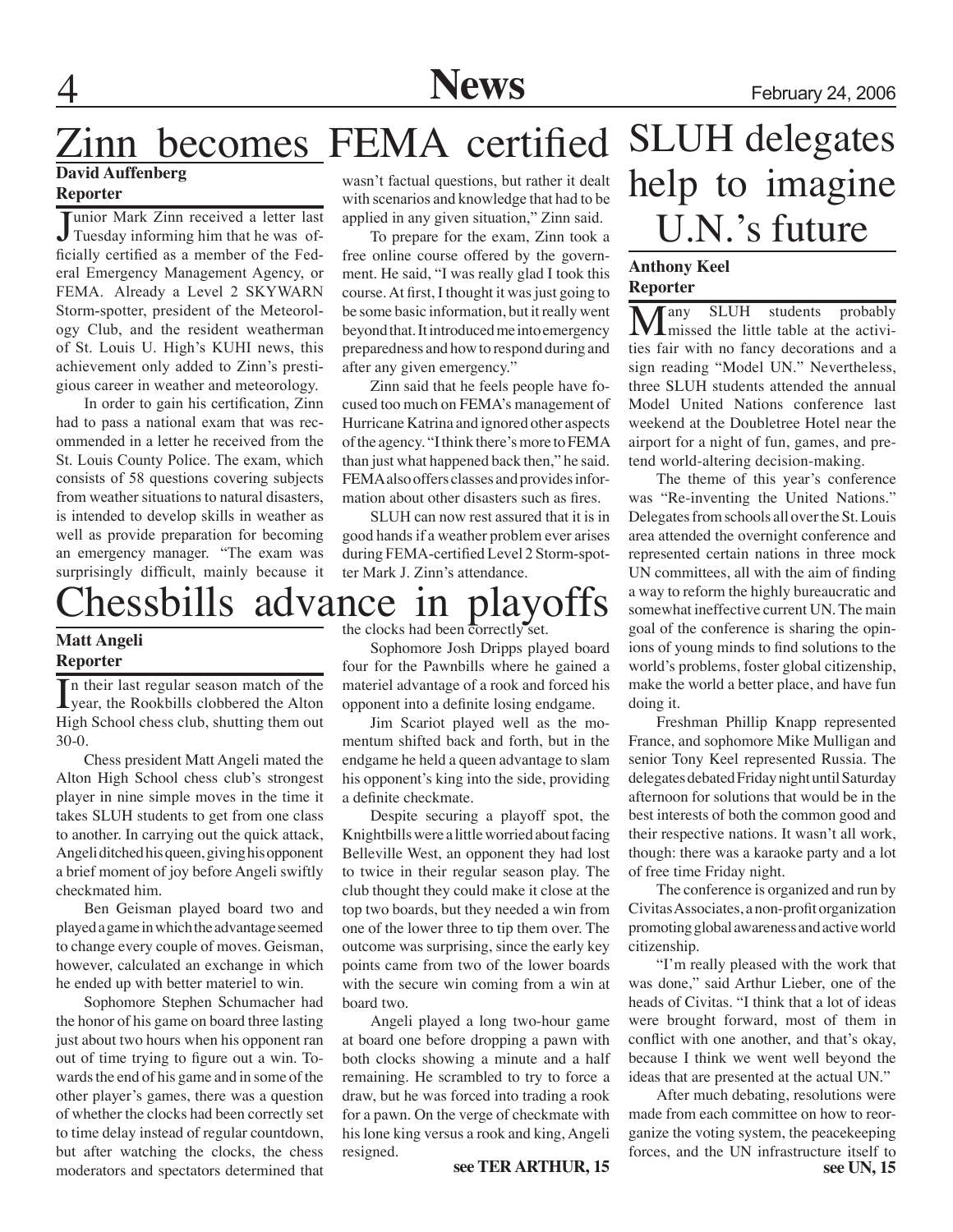### February 24, 2006 **Sports**

### One and done: Basketbills' season State meet ends ends with loss to Kirkwood

#### **Justin Rottger Core Staff**

A nother miracle was not in store this<br>
Season for the St. Louis U. High basketball team. After surprising the Kirk-

wood Pioneers in last year's district tournament with a three-pointer at the buzzer, SLUH could not answer the problems Kirkwood threw at them this time. The Jr. Bills were set to meet the Pioneers in the exact same situation on Wednesday the district semifinals—but came up short in the 2006 version, 62-49.

In front of a surprisingly buzzing crowd for a weeknight, the two rivals geared up for a hard-fought playoff

game. Nick Riganti scored on the Jr. Bills' first possession before the Pioneers grabbed an early 10-4 lead midway through the first quarter.

Tempers flared with about two minutes left in the first when Eric Hunt, playing aggressive defense on the Pioneers' Jeremy

Maclin, took a forearm to the chest from Maclin, who was charged with the offensive foul. However, Kirkwood led 14-8 at the end of the first quarter.

SLUH trailed by as much as twelve in the second quarter, and despite four three-

pointers in the frame, two by junior Geno McNeil, the Jr. Bills were down by ten points at halftime, 33-23.

The second half offered two attempts for heroics by the Jr. Bills.

With 6:30 left in the third quarter, McNeil, who netted 24 points in the game, drove down the lane through an intimidating Pioneer defense and put up a shot after getting fouled. His shot attempt was good, and McNeil had an opportunity for the old-

fashioned three-point play. McNeil's free throw attempt was also good, and Kirkwood's lead was down to seven, 35-28.

On the Jr. Bills next possession, Riganti was fouled on his way up under the basket. Riganti made both free throws, cutting the

**see CLOSING, 8**



### **Matt Beezley Reporter**

The St. Louis U. High hockey club fin-<br>ished off its post-season series against in-conference rival Vianney last Friday. The Jr. Bills still carried the momentum from the previous 3-2 win over the Griffins, giving them a slight advantage going into the second game.

The Icebills came out strong from the first drop of the puck but could not find the net early on in the game. Fortunately, neither could the Griffins, and the first period ended in a stalemate, 0-0.

The second period was as much of a deadlock as the first until, with three minutes remaining in the period, sophomore Ryan Myers scored the first goal of the game. Junior A.J. Koller took a slap shot from the

Vianney blue line and Myers, tripped while crashing the net, slid the puck past the Griffin netminder to give the Jr. Bills a 1-0 lead.

With three minutes remaining in the second period, the Puckbills began to stall, intentionally losing mouthguards and taking their time to line up for a draw in hopes of keeping the Vianney coaches from requesting a sweep of the ice between periods. The strategy was effective, and the period ended in SLUH's favor.

The Griffins poured it on the Jr. Bills in the third period, but the Blueandwhitebills picked up their own play and managed to fend off the Vianney onslaught. Freshman Jack Berger scored an empty-netter in the third period, sealing the victory and giving goaltender Alex Effinger his second shutout of the playoffs. The Jr. Bills left the rink

**see CEREMONIES, 16**

# season for wres-<br>tling trio

### **Michael Doherty Reporter**

The St. Louis U. High wrestling team headed to Columbia for the State tournament at the new Mizzou Arena last weekend. Although the team only qualified three wrestlers, Eric Gass, Devin Austermann, and junior Andrew Mueth, head coach Tim Curdt also allowed the seniors who didn't qualify to make the trip as well.

Wrestling started on Thursday night, and Mueth (119 pounds) was the first to wrestle for SLUH. Mueth wrestled tough against the No. 1 seed from Parkway West but failed to score any points and was pinned in the third period.

Next up for the Jr. Bills, Austermann (160) wrestled Clarence Neely from Blue Springs and was also pinned before he could turn the match around.

Gass (189) came into his first round bout with a record of 35-7. However, Gass had to wrestle Ron Porter of Northwest House Springs, the runner up in last year's state tournament. Gass wrestled tough and had a one-point lead after two periods. Unfortunately, Porter caught Gass in his go-to move, the head and arm, and he was pinned with 1:06 left on the clock.

In the first round wrestlebacks, Mueth was eliminated from the tournament with a tech fall by Pat Kennedy of Howell Central. Mueth had a great year and will be a leader for next year's team.

After his match, Mueth said, "Wrestling in the state tournament this year as a junior only motivated me more for next year. My goal now is to win some matches and place next year."

Gass was also defeated and ended his career as a two-time state qualifier.

Austermann fared better in the second round when he faced John Lewis of Kirkwood. He got an early takedown and held on for a 5-3 victory, sending him to the next day.

In the second round wrestlebacks, Aus



photo by kyle kloster

**Pete Cooney drives to the hoop against Kirkwood.**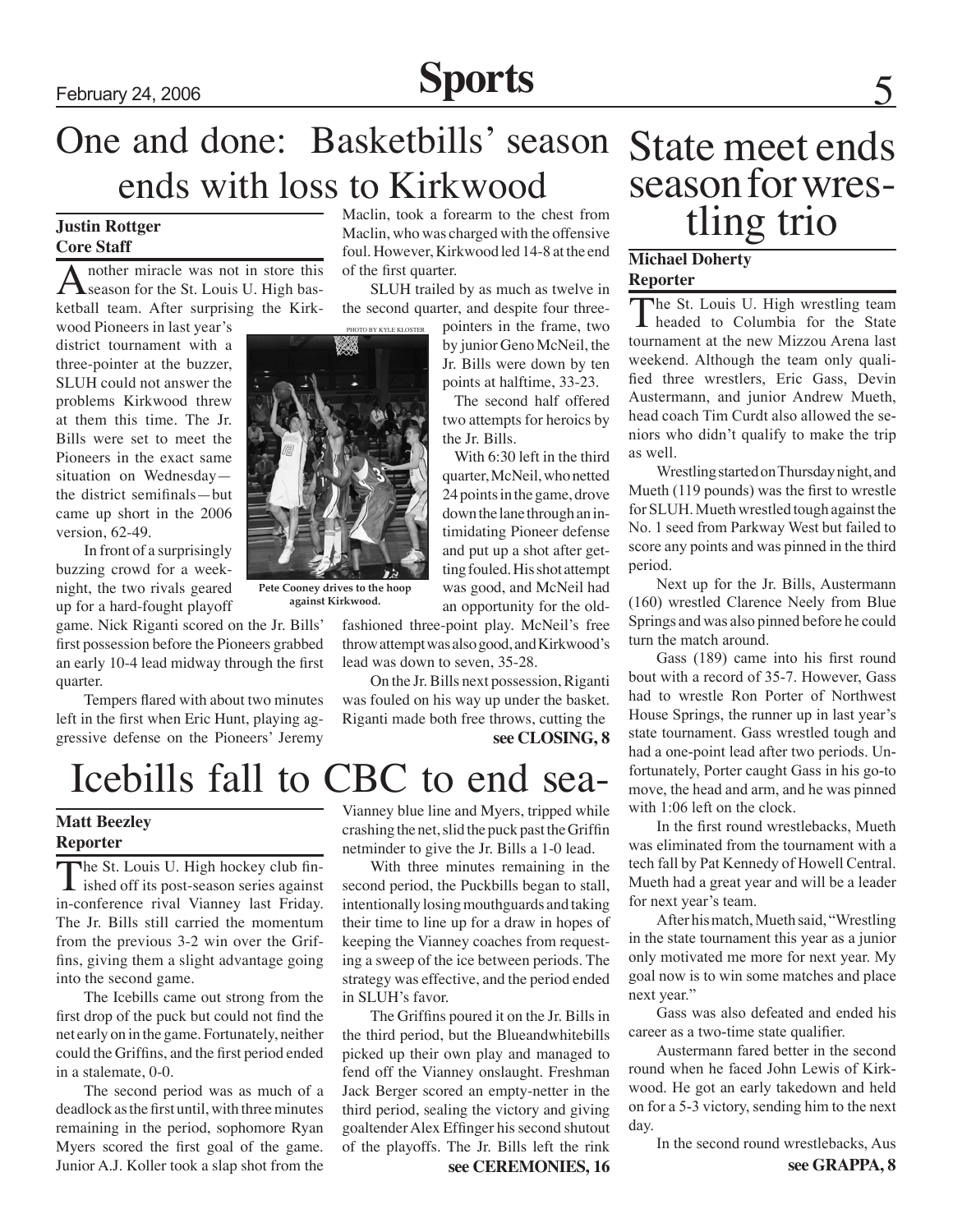# 6 **Sports** February 24, 2006

### Cheneybills misfire, fall to Quincy again

#### **Zach Brooks Reporter**

The ever-dedicated Riflebills of St. Lou-<br>is U. High returned to their beloved range this past Presidents' Day weekend to fire the NRA 3-P Air Rifle Sectional, as well as the International Air Sectional.

The varsity international air team, consisting of co-captains Joe Reinders and Bryan Carlin and junior Zach Brooks, put up a score of 1118 - 48X. This bested the JV Compressedairbills, made up of juniors Nate Komorowski, Joel Schmidt, and sophomore Sam Gall, who shot a 1103 – 38X, but failed to beat the Blue Devils from Quincy Senior High School.

The Blue Devils, without their star shooter, who was trying out a new rifle,

still managed a 1125 – 51X. This brought were the JV Anschützbills squad, led by

encouragement to the SLUH shooters; they had the scores necessary to beat their rivals. But the recent inconsistency of the members led to not all of the top three (Reinders, Brooks, and Schmidt) being chosen for this weekend's top team.

The past weekend also

saw a 3-P Sectional Air **ing the 3 position air rifle sectionals.** Rifle Match, a varsity against junior varsity match that pitted teammates against teammates. The varsity Precisionbills featured Reinders, Carlin, Brooks, and Gall, who will be participating in the Junior Olympics during spring break. Their competitors

photo by anthony sigillito



**Jr. Nate Komorowski takes aim dur-**

Pat Zelaya, and including Nate Komorowski, Anthony Sigillito, and Schmidt.

The varsity continued their success against their teammates with a 2292 – 120X to 2268 – 115X final score. Gall, Reinders, Brooks, and Carlin took first, second, third, and sixth, respectively, while Komorowski, Schmidt,

Zelaya, and Sigillito placed fourth, fifth, seventh, and ninth, respectively. Junior Rob Perkins shot as an individual and took the eighth place finish.

The next match for the SLUH rifle

**see QUAIL, 8**

### Swimbills reflect on Sinclair, '01; Twellman, successful season '98, go international

### **Tony Meyer Reporter**

Three months ago if you would have asked a member of the St. Louis U. High swimming and diving team if he would have a successful season, he probably would have responded with, "Well, at least I get to walk around in a speedo for the whole season."

Only the romantically optimistic Speedobills would have guessed that they would win both the JV and varsity MCC. But surely none of them would have said they would finish twelfth overall in state.

"All the MCC teams really improved since last year. I was surprised that we did so well," said Wes Going.

Exaggerations aside, the Broombills really did exceed expectations this year. They practiced hard and achieved their goals of qualifying a swimmer and diver in every event at state, having a best time for everyone on the team, and winning most of their touch-out races.

The Fopococobills faced difficult opponents and lost a high number of dual meets. Two exciting moments of the season came when the Swandivebills flashed their speed at the Marquette relays and DeSmet Invitational, finishing second in both meets.

When the MCC meets approached, the Silkysmoothlegsbills' hopes were high after beating all the MCC teams in dual meet competition.

"It felt really nice to be able to hoist the MCC trophy again this year," said Matt Ampleman. The Backstrokin'bills have won the varsity MCC meet for four years in a row now.

Head coach Fritz Long was especially proud at the JV MCC

### **Andrew Schroeder Sports Editor**

Two St. Louis U. High alumni, Matt Sinclair, '01, and Taylor Twellman, '98, have hit it big on the international professional sports scene in the last few weeks. Sinclair, a football star in his time at SLUH, has signed with the Miami Dolphins and will play in NFL Europe starting next month. Twellman, who is making a bid for the United States World Cup team, has scored five goals in his last four international games.

Twellman scored his first goal for the U.S. in a World Cup Qualifying game back in October to help the U.S. to a 2-0 win. Then, on Jan. 29, Twellman had a break-out game as he scored three goals in an International Friendly against Norway. The performance was only the ninth hat trick ever recorded by a U.S. player in international soccer. Finally, exactly two weeks ago, Twellman scored to help the U.S. squeak past Japan, 3-2, in another International Friendly.

Sinclair is currently in Tampa, Fla. training with the other NFL players who are going to play in Europe. He will make the flight across the Atlantic on March 6. Five German teams, Cologne, Hamburg, Berlin, Rhine, and Frankfurt, and a team in Amsterdam, Netherlands make up the NFL Europe League. Sinclair will be playing for the Frankfurt Galaxy when the season begins on March 18.

Every year the NFL sends 230 players to Europe for the ten week campaign. Many of them are young players who go to get more playing experience, but there are plenty of players that have or are currently playing in the NFL that make the trip.

"It's a good chance to play some football. The level of competition is as good as it's gonna be," Sinclair said.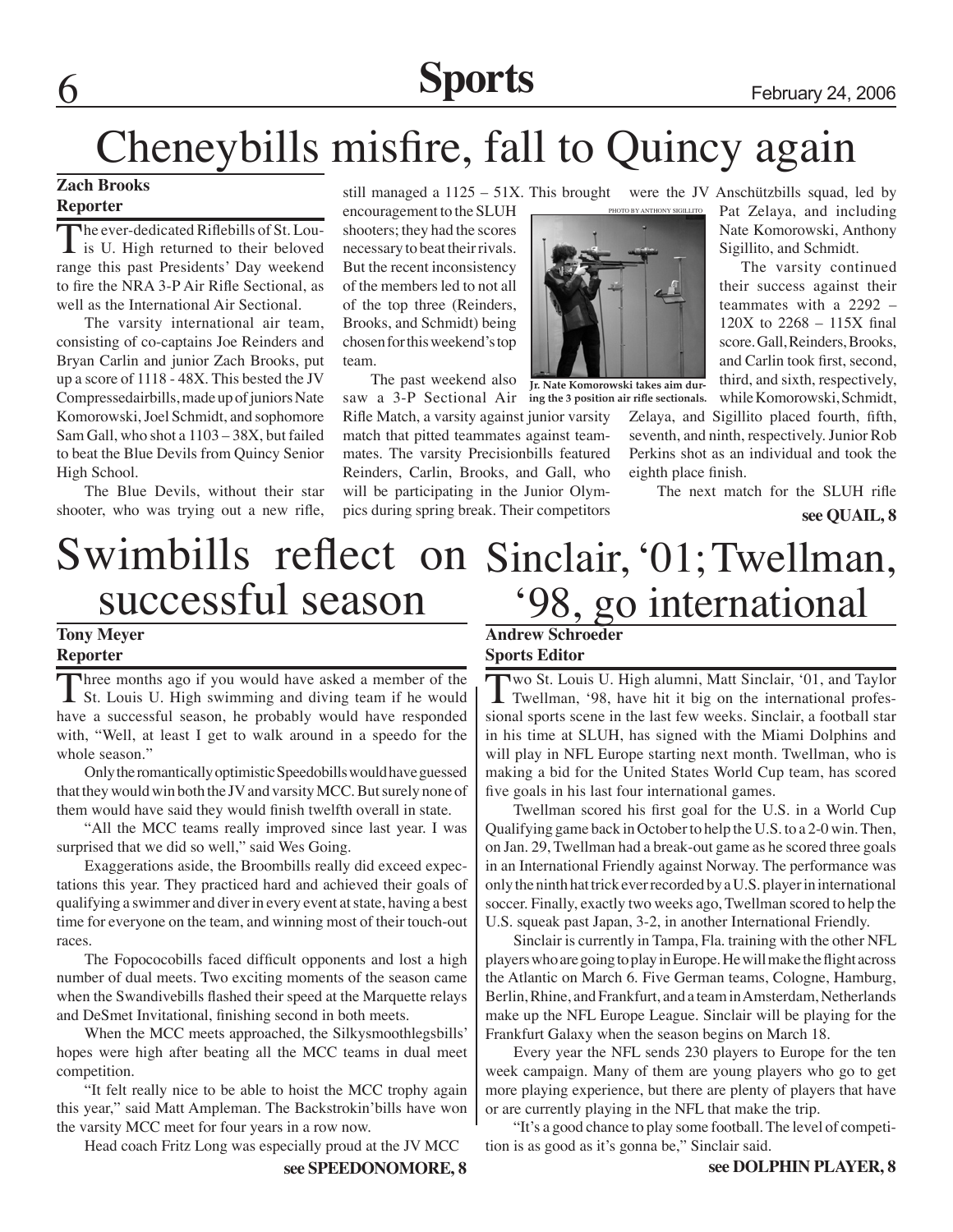### Michaelson

#### (from 3)

budget debate of 1981, the discussions were intense and the rhetoric divisive. In this, there was little difference between the politics of that era and those of today. However, when the debate was over, and President Reagan had pushed his budget through the House by getting just enough Democrats to break ranks and support him, then Speaker of the House Tip O'Neill called the President to congratulate him on a well-fought battle. He said "I didn't think you could do it, but you beat us. Congratulations Mr. President, and good luck on getting your program implemented." Speaker O'Neill put public service and the good of the country before his partisan interests. It is hard to imagine Nancy Pelosi or Harry Reid saying the same thing today in a call to President Bush. Partisanship has been placed before public service, and the country is suffering for it. Both sides of the political aisle are at fault as are the issues; how can you compromise on issues of conscience people on both sides ask as they debate abortion, gay marriage, the War in Iraq, terrorism, wiretapping of conversations, etc.

The conflict is apparent in our halls as well. Every year, I give my political science classes a survey of political attitudes at the beginning of the year and at the end of the first semester or end of the year, and every year the results show that the students' attitudes have moderated, until this year. The polarization of political attitudes at the national level has found its way into the attitudes of the students. This year, students showed a marked radicalization to the left and the right at the semester break. This fact has practical implications which can be felt outside of the political science classrooms as well.

For several years, Mrs. McCarthy, moderator of the Young Republicans Club, has been organizing debates between students in her club and students in the Father Harrison-moderated Young Democratic Socialists Club. Last year's debate was on the topic of the reelection of President Bush and was well attended and well-debated by students. This year we have already had one debate and have a second one scheduled.

The first debate concerned the issue of the government's response to the Katrina disaster. For that debate, a group of students interested in articulating the Libertarian

viewpoint on the issue wanted to be involved. Mrs. McCarthy said she would allow this group to participate. The YDS group refused to participate on the grounds that they felt this would put them at a disadvantage because there would be two right-wing positions arguing against one left-wing position. On government response to natural disasters, there are at least three, if not four ideological positions to be considered: the libertarian viewpoint that the private sector should be the primary responder, the Conservative (Republican) viewpoint that the states and local government should be the first and primary responder and that the Federal government should only get involved at the request of the state and local governments, and ostensibly the Socialist or Democratic viewpoint that there should be an aggressive response to these disasters by the Federal government with or without request from the state and local governments. The first two viewpoints were well represented in the first debate, but alas, we will never know what the Social Democrats would have said because they did not choose to participate.

For our second debate of the year, the Young Republicans are balking at appearing. Some of these students have expressed concern that that they will be labeled fascists, warmongers, or worse if they defend the Administration's decision to allow wiretapping of conversations between residents of the United States and suspected terrorists overseas. The rhetoric has been so nasty in the national media and the atmosphere so poisoned, that these young conservatives are afraid to voice arguments in favor of the wiretapping program in front of the student body and faculty, especially in light of the inflammatory posters in opposition to the Iraq War which were posted by the Young Democratic Socialists. Some students on both sides have also said that they are unsure of their position on the issue of wiretapping because the Administration's position seems rather complicated from a legal standpoint and that they are not sure they can win an argument in which they don't know for sure where they stand.

This brings me to a point of advocacy on behalf of the debates. As I stated above, compromise and trust are essential to the life of a democracy. First of all, SLUH's Mission Statement states that "we strive to create in our students a devotion to lifelong learning." That is one of the purposes of the debates—to encourage learning in issues which are complicated. Secondly, SLUH seeks to educate tomorrow's leaders for our community and country, and many SLUH grads have gone on to prominent positions of political and community leadership. These debates are designed to empower students to be able to advocate for and against particular positions of local or national interest now and in the future. Students should realize that if they are to become "men for others" they need to put service before winning in their political discussions with those with whom they disagree. If SLUH students cannot trust their political opponents within these walls now, how are they going to be able to forge a culture of political trust and compromise when they have positions of leadership in their professional lives?

In privately speaking with students on both sides of the political spectrum, I have discovered that there is a desire by both sides within our student body to have congenial discussions on a wide array of topics. Unfortunately, the bitterness of the culture war which rages outside of school makes it difficult for students inside the walls of SLUH to discuss hot-button issues free from fear of ridicule or social ostracizing. My classroom and the debates need to be safe places for these discussions to happen, and I encourage students from all political perspectives to get involved, to make a commitment to try to listen to the other side, and to respond with reason and rational arguments instead of with invective and harsh rhetoric.

Thanks,

Dr. Paul R. Michaelson

### MALECEK

#### (from 2)

better spent giving back to those people who needed it more than I did."

Rockers said of Malecek, "He's done a great deal of CSP, some difficult CSP. The kind of thing where you can't just jump in. He's the kind of guy ... when you ask, he delivers," she said, snapping her fingers.

She concluded, "We are so lucky to have so many students with an amazing commitment to service. ... They're all winners, they're really all winners."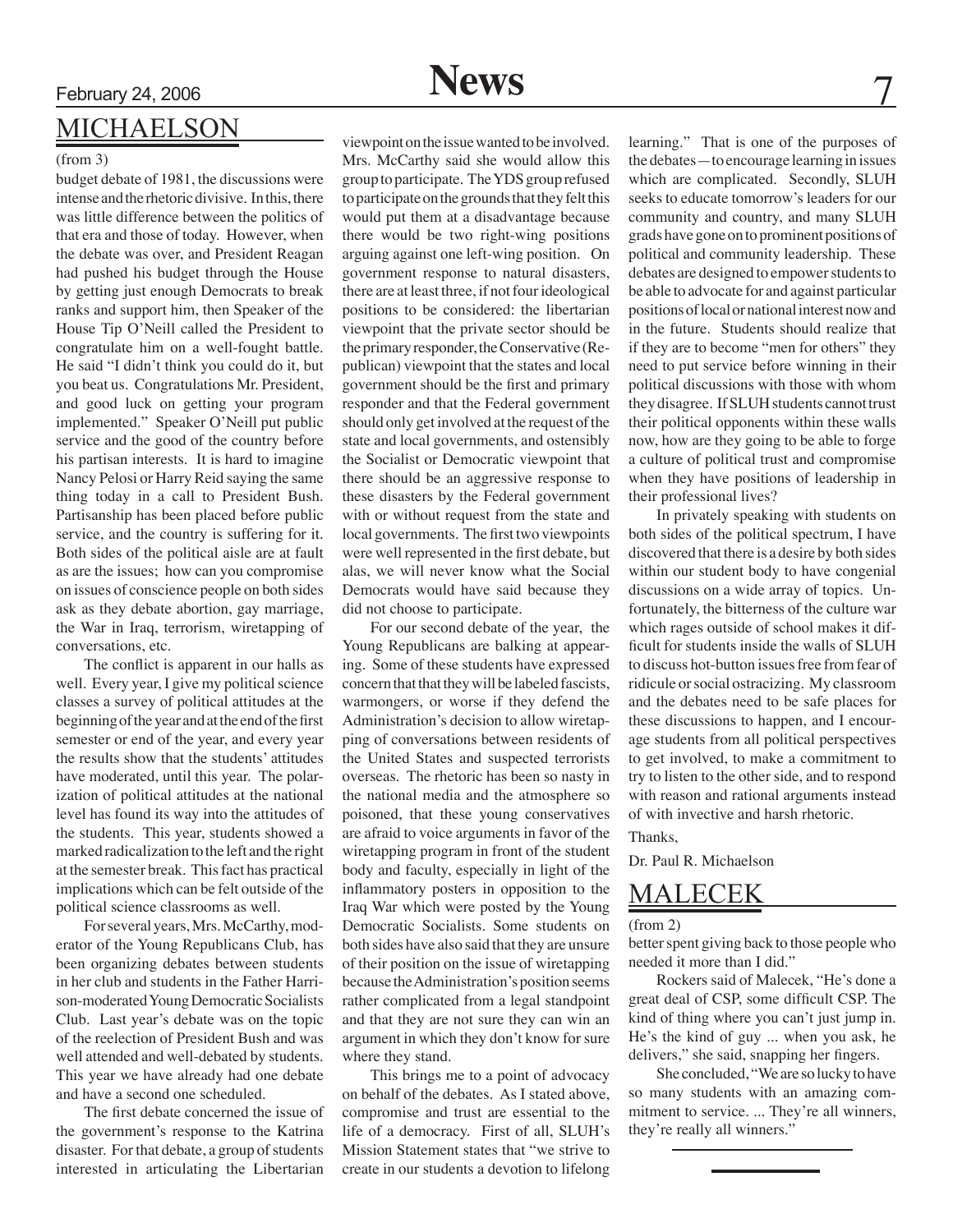

### QUAIL

#### (from 6)

is the Mid-America Rifle Championship held in Quincy, Ill. This will be the seniors' final road match, and hopefully the Riflebills' sixth consecutive year winning both the smallbore and air rifle competitions. This will conversely be the freshmen's first road match, and it promises to be two days of rivalry, as well as a learning experience.

### DOLPHIN PLAYER

#### (from 6)

On his packing list, Sinclair included, as always, his SLUH agenda, Kairos cross, and Rosary. In fact, he called Athletic Director Dick Wehner a few weeks ago to ask him to send an agenda and a Kairos cross.

"Every year since I've graduated from SLUH, I've called Mr. Clark or Mr. Wehner, and I get the U. High agenda book. I don't want to go out and spend money on some generic looking thing at Walgreens. It keeps me attached to my roots, and I get to keep track of sporting events and stuff like that. It keeps me close to home I guess is how I feel about it," he said.

As for the Kairos cross, Sinclair said he has worn it ever since his Kairos retreat, but he took it off and accidentally left it at a hotel while he was training with the Baltimore Ravens.

Sinclair also commented on the Rosary. "It's always been a joke between Mr. Wehner and I because I've always carried a rosary in my pocket, and everytime he sees me, he shows me his and I show him mine. He didn't even have to send me that one, but he just wanted to make sure I had one."

After he returns from Europe this summer, Sinclair will attend the Dolphins' mini camps if they are still in session. He will then take most of the month of July off before suiting up for training camp at the end of July. If he does not make the team in Miami, other NFL teams will have the chance to sign him after they look at the game tapes from his play in Europe.

Be on the lookout for these two U. High athletes in the coming months. If Twellman is selected for Team USA, he will be in action this summer at the World Cup in Germany. If all goes well for Sinclair, he will be playing in the limelight on Sundays next fall.

### **CLOSING**

(from 5)

Kirkwood lead to just five with six minutes remaining in the third quarter.

However, that was as close as SLUH could get to the Pioneers, and Kirkwood built their lead back to ten at the end of three quarters, 44-34.

The Jr. Bills tried again to make the game interesting, this time with 5:30 left in the game. McNeil, who was red hot in the second half, nailed his third three of the game to make the SLUH deficit seven, 48-41.

With 4:25 left, Pete Cooney, fouled on a shot attempt, made his first free throw but missed the second. SLUH retained possession after the ball went off a Kirkwood hand. McNeil added two more points to cut the deficit to six, 52-46.

But that was the Jr. Bills' last gasp, as the Pioneers went on another small scoring run to put the game out of reach for SLUH, and another enjoyable season was over for the Jr. Bills.

"I thought we played hard, but we got to give it to them, they played real hard. They were just the better team last night," Riganti said.

"The thing is, we were still there. It was nip and tuck for most of the fourth quarter and then it sort of got out of hand," head coach John Ross said. Ross also commented about the work ethic of his players, which is one of several things that will be covered in a wrap-up of the 2005-2006 season.

Look for a wrap-up in next week's issue of the *Prep News*.

### Kujawa

#### (from 3)

"worst" to describe Taguchi is a comparison, so let's compare Taguchi to some other Cardinals last year: Taguchi equaled the amount of home runs of 3 starters (Grudzielanek, Eckstein, and Molina), had one less RBI than Reggie Sanders (53) and one more than Larry Walker (52), and his .288 batting average was better than four regular starters in the lineup (Molina, Nunez, Sanders, and Edmonds). The Cardinals are considered the top team in the national league, and for Taguchi to be able to top several Cardinals starters from primarily the bench is an incredible feat. Taguchi is also known for his above average defense, and since we're talking about the world of professional sports, it is worth mentioning

### SPEEDONOMORE

(from 6)

meet, saying, "Everyone dropped time and we moved up from most of our seeds. It really shows what kind of team we'll have the next few years."

Long expressed that he has very high hopes for the team in the next few years, based on the hoards of underclassmen that swam in the state meet and the leadership exhibited by the junior class.

None of the Goinggoinggonebills knew what to expect at the state meet, but were elated over their twelfth place finish overall and especially proud of Going's seventh place finish in the backstroke and butterfly and Zach Berndsen's eighth-place finish in diving. Going said that he was glad that the Speedobills had such a big state team.

The championship teams, the teams for which SLUH has an assembly, are yet to come. Judging by the way the underclassmen performed this year, those teams are fast approaching.

### GRAPPA

#### (from 5)

termann was matched up against his district rival from Hazelwood East. Although he scored five points, it was not enough, and he ended his career with a 34-11 record.

Kansas City's Oak Park walked away with the team title easily after they sent nine wrestlers into the finals and came away with five state champs. The Wrestlingbills are intent on working hard over the off-season and expect to have much more success next year with a more experienced lineup.

that Taguchi while playing in Japan was the captain for both the Japan National team and the Orix Blue Wave of Japan and also an All-Star at the same level as superstar Ichiro Suzuki. Taguchi made only \$1 million last year and is still adapting to American culture, but has continued to be a valuable role player for the Cardinals. I know that my issue with "The People's Show" is somewhat small, but I think it needs to be brought to people's attention that while we regard a player like Taguchi as worthless, players such as Larry Walker, who made 13 times as much, are deemed superstars. If "The People's Show" wants to be for the people, perhaps it should check its facts first. Bryan Kujawa, '07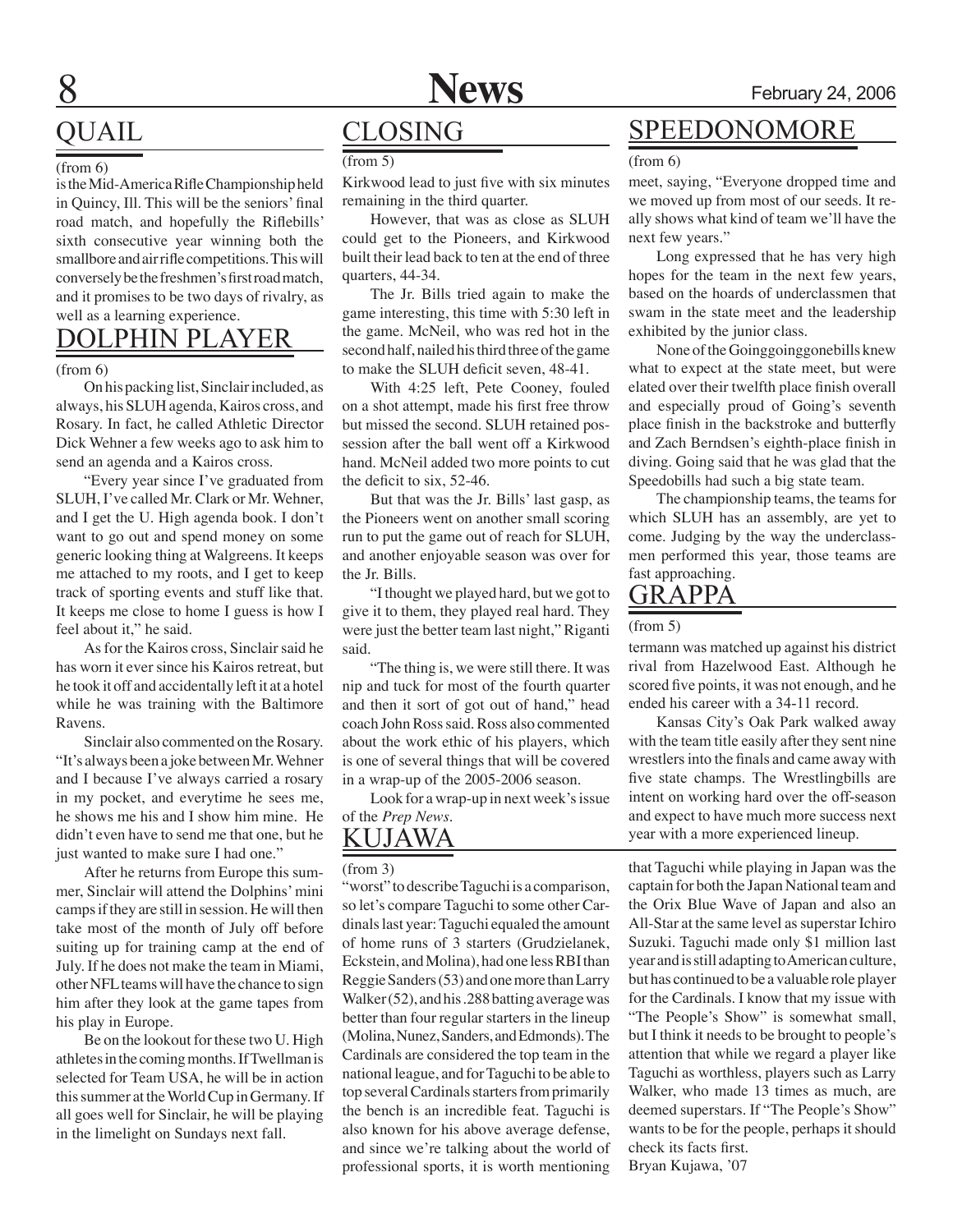## February 24, 2006 **Reflection** Senior Project '06: Litzsinger Scho

### **Tim Malecek Core Staff**

The sliding doors flung open to Litzsinger School and thrust me into a world I had no idea existed. I walked past a girl yelling on the floor, hitting herself against the wall as the teacher shielded her head from her own blows. From down the hall, I heard screams of cuss words out of the voice of someone who must have been only eight or nine years old. As I walked outside after my brief meeting, past the girl still screaming on the floor, I specifically remember sighing and saying to myself, "I have no idea what I am doing."

My first day arrived, and after a more thorough orientation, I received my assignment – P.E. teacher. I had the opportunity to meet almost everyone in the school, but I worried that I wouldn't make a difference in anyone's life. I worried that I would never develop the in-depth relationships I felt senior project was designed to accomplish. In fact, I never did.

My first class of the day came in. The teacher introduced me, and they all waved or hugged me, except for one, Scott. Scott sat in his wheelchair, seemingly oblivious to his environment. He had a computer attached to his chair that he used to communicate, the teacher explained. That first day they participated in a school-wide walk to Kansas City. All I did was hand out popsicle sticks for each lap they walked or were pushed.

I felt so depressed that entire day. Who was this kid and why was he here? He didn't even know what was going on around him. I thought

he would be better off in a hospital or an institution, because there isn't much he can learn at school. What in the world could I possibly do for this kid? I wrote in my journal that night, "It's hard for me to see Scott as a person."

On Friday, the teacher asked if I would like to push Scott's chair. Until then, I had largely written him off. I had decided to spend my time with the kids I felt I could really help, and he wasn't one of them. She said he didn't like it when others pushed his chair, so I shied away, but she insisted. Scott started crying when I walked behind him. It startled me because he recognized what happened.

We played an adapted form of baseball that day. One of the P.E. teachers, Lenny, helped him swing the bat at the small kickball on the tee and I pushed him around the bases. I started slowly, not wanting to hurt Scott or make him cry harder, but the teachers told me to go faster. I jogged around the bases quickly and beat the fielders to score a homerun. I leaned down and told him that he did a really great job. He smiled.

He moved his arm, and I watched as the cursor on his computer moved for the first time all week. He scrolled down to an icon of Thespian faces and with a jerky movement of his head selected it. Using his elbow again, he scrolled over to a smiling face with the word "Happy" underneath it. "Happy," the computer announced, and he smiled and giggled. I leaned down again, smiled at him, and gave him thumbs up.

Scott allowed me to realize that everyone at Litzsinger has their own special abilities, even those that seem to offer nothing. But ultimately, Scott wasn't the only student I met during my four weeks. The other challenge I faced as a P.E. teacher, other than limited time with a single student, was that every half hour, a new class with new challenges entered the gym.

One of the most difficult classes to handle during project was a group of six  $7<sup>th</sup>$  and  $8<sup>th</sup>$  grade autistic students. They were dangerous and could definitely hurt me, so I was scared of them.

Of the six, a  $7<sup>th</sup>$  grade girl, Maggie, gave me the most difficulty. In my entire four weeks there, I cannot remember hearing her utter a single, coherent word. She wandered around the gym in a perpetually lackadaisical state, occasionally breaking the usual silence in the class with loud, high-pitched outbursts. Her disconnection and noise

photo courtesy of tim m

didn't bother me much. It was when she hit herself that I just couldn't understand her. She hit her wrists together and smacked her palms on her thighs with no warning. One day she lay down on gym floor and smacked her leg repeatedly against the tile. I was amazed she didn't break her hip. After class, I was walking alongside Lenny and he said, "I can understand when kids hit people or the wall, but I will never understand it when they hit themselves."

In the little time I spent there, I had made small improvements with the autistic class. I had helped teach a couple of them to walk on

a foot-wide balance beam and worked with them to spin a ribbon in a circle. Most of the students were completely oblivious to their accomplishments, but their successes transferred to my own happiness and satisfaction. However, I could never prevent Maggie from harming herself.

 Near the end of project, a teacher was talking about a more advanced student, Anna, and her chances at finding a job. She thought Anna could probably find a job at McDonald's, but the rest of her class probably wouldn't be able to work in their lifetimes. I had always taken work as a necessity of life, but never did I once think that for some, it's a goal that is simply unachievable. For a good part of the students I worked with, they will never be able to get a job and always be in the care of their parents, a foster family, or institution. I looked around at the class. One student was deaf, another was non-ambulatory, and a third had severe autism. For the rest of project, I spent my time wondering what would happen to these kids after they left Litzsinger. For too many of them, there wasn't much to look forward to.

Going into project, I wanted to help these kids, a lot. Filled



**Elizabeth, Ted, and Scott give hugs to Malecek on his last day of project.**

**see MALECEK, 10**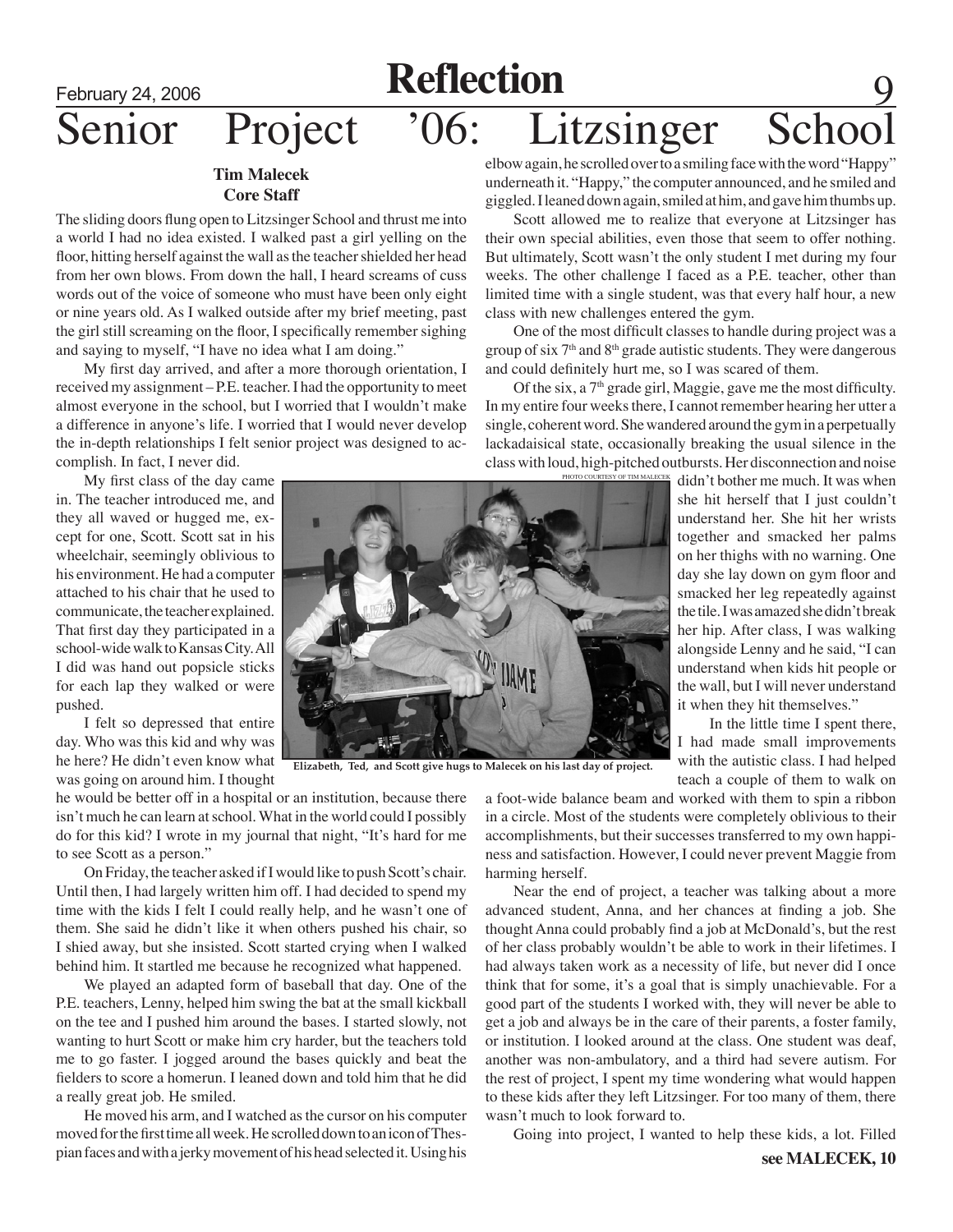### **LECEK**

#### (from 9)

with the passion of "Men for Others," I rushed into a world where I taught them much less than I hoped. I was so focused upon using the short time I spent with each kid to help them, that I hardly realized everything the students had taught me. For four weeks, I became the student of sign language, patience, and compassion.

One boy in Scott's class, Dan, taught me more than I could have ever imagined. He ran into gym class one day and stood right next to me. "Same," he said. Bewildered, I looked to the teachers once again for advice. They laughed gleefully and explained they had learned the concept of "same" yesterday. Dan signed "same" by sticking out his two index fingers and touching them together. I looked down at us. I wore my gray Notre Dame sweatshirt and black snap-pants with white stripes down the sides. About two feet shorter, he matched perfectly in his black snap-pants and gray Tshirt.

For the remaining two weeks, we had an uncanny tendency

to match. He walked into school one morning matching me perfectly again with gray athletic pants with red stripes. When he came to gym, he bounded at me and stopped when he ran into me. We stood in front of the class, and I pointed at our red stripes and signed "same" and then "red" by touching my chin with my index finger. The kids all laughed and looked at each other to see if they were wearing the same clothes.

Perhaps by fate, on my last day, we both wore the same outfit with our gray shirts and black pants. As we were saying our goodbyes, he gave me a

hug, took a step back, and signed "same" while he said it. I smiled at him, ruffled his hair, and signed "same" back to him. I gave him a high-five, and he went away.

Dan allowed me to see myself in a whole new perspective. Everyday of project, he came in as excited and happy as always. Nothing in life bothered him. I felt selfish dwelling on my petty problems while Dan overcame his learning disabilities everyday with an attitude that put mine to shame.

Over the few weeks, I had grown really close to Dan and Scott's class. They were the first class in the morning and always started my day with youthful energy and happiness.

Like Scott, the class had another young student bound to a wheelchair. Elizabeth was the first person I met at Litzsinger. The engineers at Wash U. had attached a license plate with her name onto the back of her chair and added neon lights to the bottom that she eagerly showed me on the first day.

Elizabeth offered me everything she had in life on the first day I met her. When I met her, she waved her arms open as far as they could stretch. They limped feebly in the air, her elbows not fully extended because of the tension in her tendons, ligaments, and muscles. I looked desperately at the teachers for directions. One of them whispered, "Give her a hug." Awkwardly, I bent down to her in her chair and put my arms around her and her chair. She closed her arms and held on to me until her teachers told her to let me go.

Over the next few weeks, Elizabeth became a girlfriend of sorts to me. I only saw her for the 30 minutes I had with her every morning in class and the few times we passed each other in the hallways. Every time she saw me, she smiled at me and held out her hand for me to grab. She giggled incessantly. One P.E. class, she couldn't leave the gym because she couldn't steer her electric wheelchair straight. She was laughing the whole way back to her class as I moved her joystick for her.

On the last day, she asked me for another hug by flailing her arms. I bent down and gave her the last hug of project. She held out her hand and I grabbed it and I walked her back to class. She controlled her wheelchair with her right hand and held my hand with her left. When we got back to her classroom, I promised her that I would visit.

In my time there, I had accomplished only a few short-term

goals, and I had certainly made even fewer long-term achievements with the students. I worried I wouldn't make any deep relationships with the students as a P.E. teacher, but ultimately, I found that my ten classes a day offered a myriad of simple experiences that I never expected could have changed me as much as an in-depth relationship with one student ever could. I realized that all the simple things that happened at Litzsinger—the "happy" face, the few steps on a balance beam, the tidbits of sign I picked up to communicate with the kids, and the feeble hugs—were what made life truly whole. Birthdays,



**Malecek and Dan show off their matching attire.**

graduations, and careers matter little more than the many chance occasions I had at Litzsinger in such a short period of time.

I learned that life is not about looking at anyone's disabilities, but about learning to accept and celebrate the achievements a person can accomplish. It was hard at first, to recognize Scott as the person he was, but gradually I learned that he, just like all the other kids at Litzsinger, had his own special abilities that changed me in some way, even though I had to work harder to find them.

When I visited last Friday, Litzsinger School carried on just the same as it had when I was there. Some of the students remembered me and waved at me, but others asked me my name as if meeting me for the first time. It made me doubt if my time there was actually well spent, as I had previously thought. I wondered if the four weeks I had spent there were a waste.

 But then I walked Elizabeth to lunch. When she saw me, she started laughing and throwing her arms into the air. I walked over to give her a simple, feeble hug. And in that hug, she reaffirmed my prior beliefs. My time was well spent helping the kids at Litzsinger, but more than that, the kids offered me those little experiences that shake our opinions, and those experiences have forced me to reevaluate my own view of life.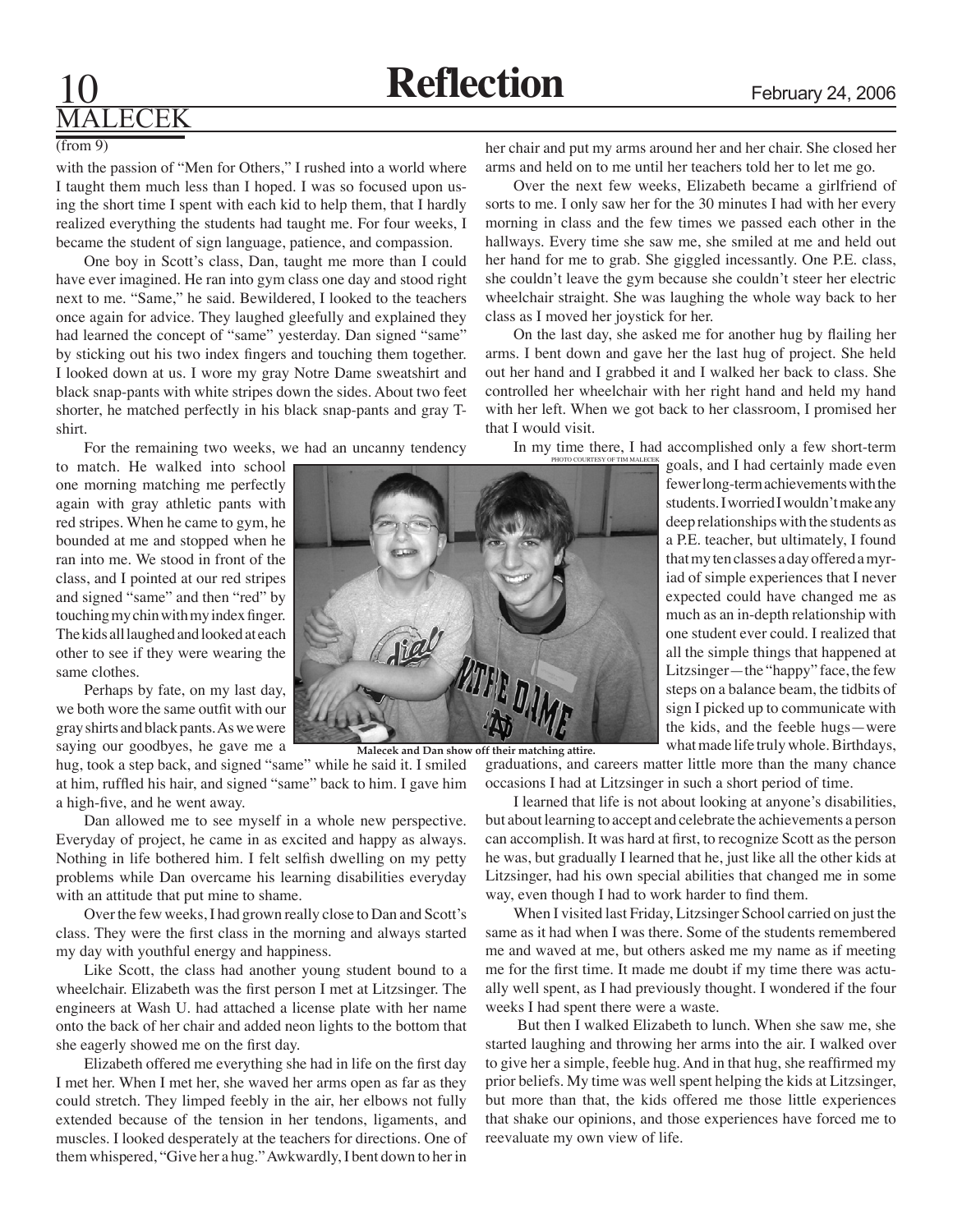### BAILEY (from 1)

John Arnold, S.J., in the homily he delivered at Bailey's funeral.

Bailey was also well known for his devotion to the welfare of the students he taught and guided. Theology teacher Ralph Houlihan, S.J. commented on Bailey's focus in helping students. "He tutored a lot of kids ... that were struggling in various things, and I know for a fact (that) Bailey didn't know a word of Spanish. He'd get the book and read ahead a chapter. He was a quick study. And then he'd help the kid wherever the kid was. He did a lot of that. (For) anybody that needed any kind of help like that he was always here," Houlihan said.

Bailey helped guide history teacher Jeff Harrison, S.J., in his formation as a Jesuit and a thinker. He taught Harrison different philosophies in one of his classes. "He really helped us ... in kind of asking questions because those aren't the usual Catholic kind of things. So here you have this priest saying (that) we should question what we believe so we believe it more, not just throw it out," Harrison said.

Bailey also directed Harrison's senior retreat, where Harrison decided to become a Jesuit, and was very influential in Harrison's decision to enter the priesthood.

"Fr. Bailey was first and foremost a teacher. I think that is the greatest compliment you can give an administrator. My guess is that he was probably his happiest teaching religion or Latin," said Arnold.

In addition to teaching, Bailey also coached freshman basketball and varsity golf. One of Bailey's players went on to become a professional golfer, Jay Delsing, '79.

Bob Staed, '80, had Bailey as a theology teacher and golf coach his senior year. "(He was) one of the best I ever had," he said of Bailey as a teacher. Staed also mentioned Bailey's down to earth, structured teaching style, saying, "He just didn't waste any time." Staed also mentioned that, "He was just like a regular guy that had as great sense of humor, but you always knew he was in charge."

The Provincial of the Missouri Jesuit Province, Timothy McMahon, related one of his experiences while in Bailey's class: "When I was a senior he had all of us write a 30-page paper as part of our senior year, … which was a little bit daunting for all of us and kind of a challenge that we were

very grateful for when we got to college, because we really knew how to do research papers."

McMahon continued, "He was a very effective teacher. He was very creative. He was fairly demanding. He was very professional but also very attentive. He was a very good teacher."

Harrison went on to describe Bailey's personality. "He was a great hands-on kind of guy. Someone would say 'Where is the president?' and you'd point and they'd say 'Where is he?' and, well, he's over there scrubbing the floors. He was that kind of a person, very down to earth," he said.

Bailey was also a motivated priest. He counseled married couples, bought groceries for the elderly, constantly helped the poor, and said numerous Masses each day. "I must say as a priest (at DeSmet) the question was how many Masses did he not say each day," said theology and Latin teacher Michael Marchlewski, S.J. Bailey would frequently say two to four Masses every day. He even said Mass the day before he died.

"He never turned down an opportunity to celebrate the Eucharist, never turned down an opportunity to hear confessions or be with people. He was just (an) incredibly generous and holy Jesuit," said McMahon.

"He made time for every type of person in any kind of difficulty, whether it was the church, their spouse, with studies, with money. He was the complete Jesuit in the sense he had no defined role," said Marchlewski.

He continued, "(Bailey) was always even-tempered. He was easy to deal with. And that's not always what the case is with the Jesuits; we're all individualist curmudgeons, but not him. And his beauty was that he could get along with almost anybody. If you couldn't, there's something the matter with you." Marchlewski added, "He was a great role model. I miss him. He was a man who had great wisdom."

One of Bailey's most important contributions to SLUH was his invention of the school's biggest fundraiser, Cashbah, in 1969. The auction coincided perfectly with Bailey's interests in antiques and furniture. Bailey was an avid antique fan, and he also learned to upholster furniture to create more items for the auction.

Often, Bailey would search throughout the region to find the right piece to sell for Cashbah. "He'd go anywhere. (It) didn't matter how far he had to travel (if) he thought he could get a unique item for the auction," Houlihan said.

Often, Bailey would try to pre-sell auction items while he was at benefactors' houses by hinting that a certain item would look good in their house. He also would attempt to convince benefactors to donate certain items to the auction. "He tried to steal my great-grandmother's bedroom set out of my great-grandmother's basement for the auction," Harrison commented. After leaving SLUH in 1990, Bailey helped to start up his own version of Cashbah at DeSmet. The Cashbah tradition continues today and remains a major fundraiser for SLUH thanks to Bailey's intuition and persistence.

Director of Maintenance Ray Manker told a story about Bailey during the times he would have to come in to school early to shovel snow: "We'd walk by and he'd be in (the furniture) stripping room, 4:00, 4:30 in the morning, stripping furniture. He'd go up, and he'd teach a class or two, come back down, strip furniture, refinish it, go back up teach a class or two. It was just amazing how hard he worked and everything."

Bailey was also a gourmet chef. "He did a lot of dinners for Cashbah," said secretary Helen Klenklen.

Besides Cashbah, Bailey was also well known for his talent of raising money through benefactors. While at SLUH, Bailey often played bridge with the Alberici family, who eventually donated a large sum of money to DeSmet, becoming the namesake of the school's memorial. "He made a lot of friends that way," Houlihan said.

"He just was Mr. Cashbah and always will be. I hope they do something nice, some kind of mention for him this year," said Manker.

Bailey was also instrumental in organizing perhaps his most lasting impact on SLUH and the community, Senior Project. In 1971, Bailey, along with STUCO president Joe Castellano, '71, organized the mandatory service project for SLUH seniors. The service project still remains a core part of SLUH's curriculum and has spread to other schools in the area and other Jesuit high schools across the country.

 "If his starting (Senior Project) caused **see SOUL, 12**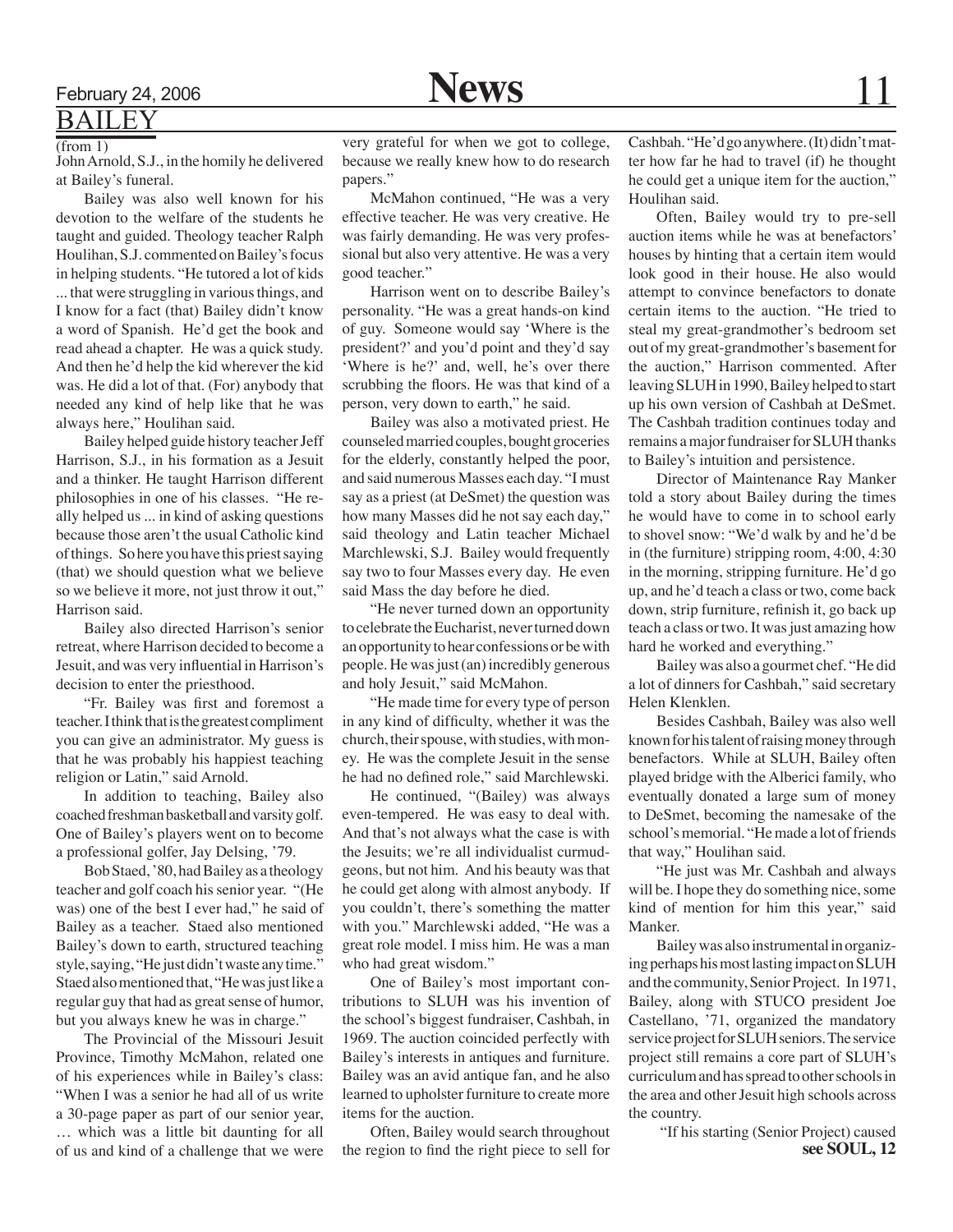# **SOUL**

(from 11)

other people at other schools, especially in the public arena, to do that type of serviceoriented thing to make a student more than just a student but part of the community, if he caused that to happen, that would be his (most) lasting (contribution) to the community that he started here," said Busenhart.

The ASC was another one of Bailey's great contributions to SLUH and other Jesuit high schools. "He was key in developing the Alum Service Corps," said Cummings. Cummings summed up the point of the ASC, saying, "Now that there's fewer Jesuits, rather than young Jesuit scholastics coming in, we have these gifted young (lay) men and women come in to serve for a year in the various schools." The ASC has given SLUH great young teachers since its founding in 1991.

In 1990, Bailey was assigned to become the fourth president of DeSmet Jesuit High School. "The hardest sacrifice of his life was the command of obedience," said Cummings on Bailey being ordered to DeSmet. Cummings continued, "His whole life, 30 years, his whole active ministry as a priest was at St. Louis U. High. So to ask him to leave and to take on the presidency at DeSmet, he told me was the toughest command of obedience in his life and he didn't know if he could adjust. But what I admire the most about him was his total freedom … in response to this call of obedience. He transferred all the vision and passion that he felt for SLUH over to DeSmet."

At DeSmet, Bailey virtually saved the school. When he arrived at DeSmet, the enrollment was approximately 650 students and on the decline. The school's finances were also going downhill and rumors were swirling that the school might close down.

Under Bailey, the football field at DeSmet was built into a stadium, with lights, a track, and permanent seating. In addition, the Thomas Hunter Jr. Theater was built and the school was air-conditioned. DeSmet is currently the largest private school in Missouri.

Bailey also helped to start DeSmet's annual auction in the mirror image of Cashbah. Arnold mentioned Bailey's involvement with the DeSmet auction: "(Bailey) was a strong mover, with especially the auction, because Rich had the knack at seeing value in stuff. In other words, he could look at a piece of

furniture and say, 'Boy, you know if I strip that and clean it up and do this kind of stuff, it's going to be worth something,' and he would then obtain it for our auction."

Arnold continued, "(Bailey) put the auction up to a different level, kick it up to a higher level. I think that very much would have been one of Rich's legacies that he's left here to the school."

While at DeSmet, Bailey did not lose touch with his friends at SLUH. "After he left back in '90 or '91, I talked to him two or three times a week. He'd just call up and see how things were going. He was just very kind, and he's going to be really missed," said Manker.

 "DeSmet ought to have a memorial in (Bailey's) honor for saving that school from, I think, certain financial ruin," said Marchlewski.

McMahon acknowledged Bailey's accomplishments at both SLUH and DeSmet, but felt that his greatest accomplishment was not specifically related to St. Louis, saying, "I think his bigger accomplishment is on the national level, he had a huge influence on the development of the documents for the JSEA. So he really was a very important voice in developing the future of Jesuit secondary education in the United States."

McMahon continued, "Fr. Bailey was very instrumental in giving a lot of direction to the way Jesuit high school education would go in the future."

On the national, local, and personal level, Bailey touched the lives of thousands. English teacher Jim Raterman remembers Bailey helping him and his wife furnish their house. "He took us to an auction; we got this really nice piece of antique furniture; actually it's a little cupboard. We put our hats and stuff in (it). He really helped us. We needed furniture," said Raterman.

Raterman, Manker, and Staed all took note of Bailey's driving ability. Raterman said, "He was the wildest driver I've ever been in a car with. ... He knew that the Lord was with him and so he defied time and space."

"He was what we considered, or what anybody considered a very reckless driver. He really had a lead foot on him," said Manker. "So we would go out and pick something up and his foot was pedal to the metal, and that darn thing (the truck) would start swaying back and forth. And he had a habit of driving somewhere, and he's talking to you, well he's looking at you there, and there's the road, and that dang thing was rocking backwards and forwards and stuff like that. We were all white-knuckling it. We were grabbing everything in the vehicle … and didn't want to say anything, didn't want to act like we were afraid. Well, he knew we were and he (would) laugh at us, and he just kept on talking. That's the way he was. He's a great guy."

Manker told a story about Bailey's love for animals: "He liked the horses and the dogs, and we went to the racetrack with him quite often, for the horses over there at Fairmount Park. … We also would go to West Memphis, Arkansas every once in a while. He had a good friend that was a kennel owner. … He'd call her up before we left, and we go down there, and she have her room and her suite in the hotel was real close to the race track."

Bailey even used his influence as SLUH president to change the admissions policy at the University of Missouri. By getting the *St. Louis Globe-Democrat* to do a full-page story on a bright SLUH student with low class rank, Bailey, along with Houlihan (at DeSmet) brought about a more lenient stance in the University's admissions policy based on low class ranking.

Bailey gave 61 years of his life to the Society of Jesus, 30 years of his life to SLUH, and 16 years to DeSmet. Perhaps no man has given more to the Jesuit community in St. Louis than Bailey.

Bailey is survived by his nephew, Mark, in Springfield, Va., and his sister-in-law, Joyce.

The loving Bailey fittingly died of an enlarged heart on Valentines Day. Said Cummings, "Because of this enlarged heart in daily dealings with others, he truly became a legend to all the parents, students, alumni and staff of both St. Louis Jesuit schools."

**The Robotics Club is sponsoring a Robotics Challenge Obstacle Course today in the Danis Lobby during Activity Period to celebrate Engineers' Week. All students are welcome to test their skill driving the radio-controlled robot through the maze.**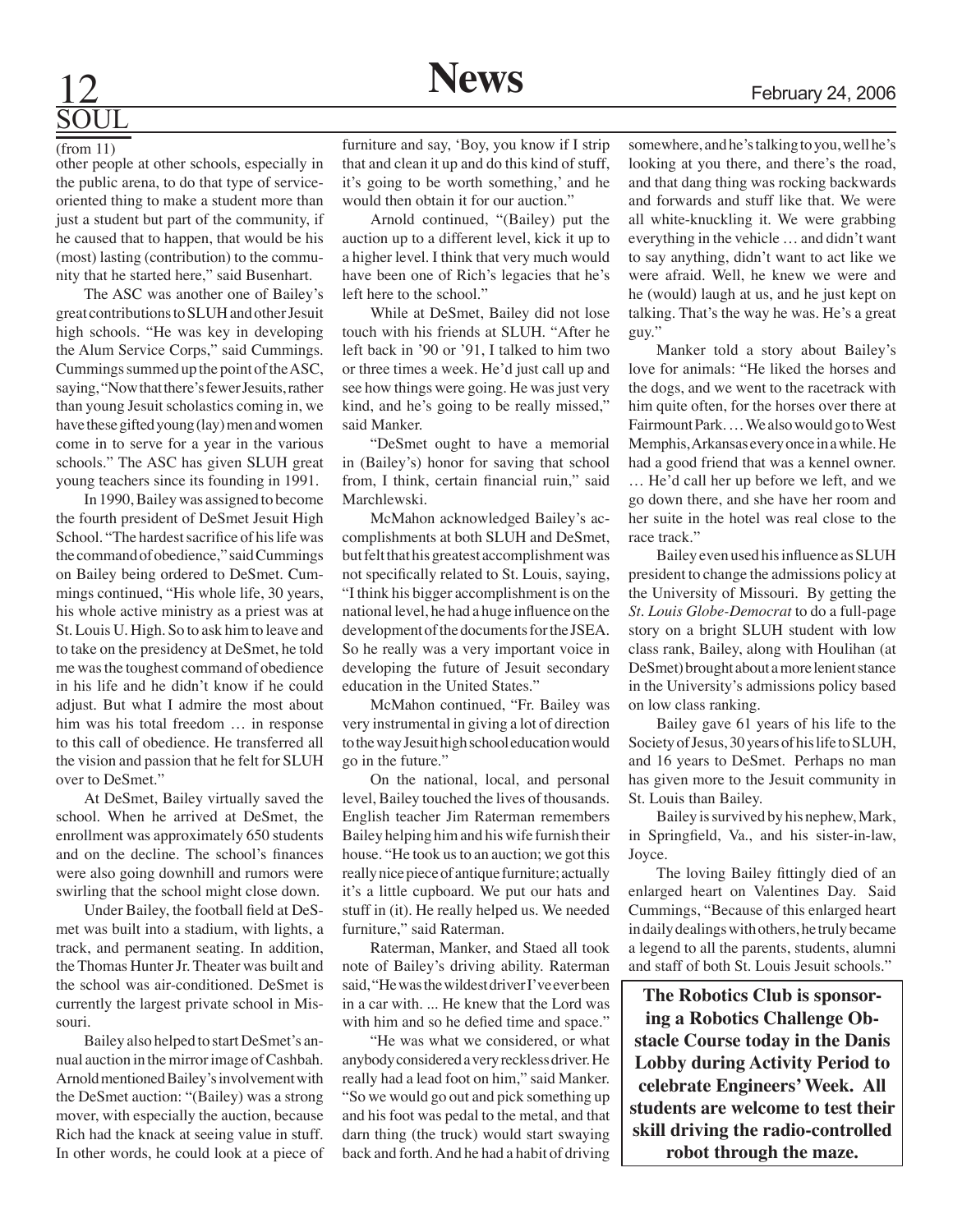### GOLF

#### (from 1)

establishing the various responsibilities the school had in dealing with the issue of homosexuality, including responsibilities to homosexual students themselves, to all students, to parents, Jesuits, and to the Catholic Church.

According to Schenkenberg, the school's responsibilities to students include, among other things, to provide a safe environment, physically and psychologically, to help students articulate what is acceptable language and behavior around this issue, and to protect the privacy of each student. The responsibilities to parents include to protect student and family privacy and to provide resources and support for families whose sons are gay. Finally, according to Schenkenberg, SLUH's responsibility to the Church is "to accurately reflect the Church's teaching on homosexuality."

Over the past four years, the school has attempted to reach out to students, families, and faculty about this issue, according to Schenkenberg. These efforts have included faculty meetings with a Jesuit psychologist, the institution of student groups like Safe Space and Diversity Team, the collection of library and counseling materials, and the examination of school policies and curricula for clarity and compassion regarding homosexuality.

Opening up the forum for questions, senior Cliff Leek began by expressing his complete ignorance of the Safe Space program, which appeared to surprise Schenkenberg. She replied, "Really? Well, now you know. I know we wrote a letter home to parents about it, and in fact repeated (it) each year, so that families are aware of it."

Senior Seth Clampett then asked a similar question, jumping off of Leek's remark: "How does the school plan to distribute some of this information about this kind of stuff because, as Cliff (Leek) said, some of us don't know about Safe Space? Also, you mentioned changing student language and behavior, how is it that the school plans to do things like this?"

Schenkenberg said, "We kind of look to, at this point, Diversity Team to help us with that, faculty moderators to help us with that, students to step out. I know that (Assistant Principal for Student Affairs H. Eric) Clark

mentions every year at the beginning of the year, our commitment to language that's not hurtful, and talks particularly about some of the hurtful language with this issue, but also with women and other areas as well."

Addressing the somewhat low-profile nature of Safe Space, history teacher Jeff Harrison, S.J., said, "There is a low profile in the sense that, we don't want to put on an announcement, 'Come to the gay meeting.' And then you have a lot of people come to see who's coming. But certainly everyone's welcome. There are considerations of, many of you, most of the school are minors. So we have to be mindful of how that works, parents have to be informed. … But all the counselors, most of the teachers know about it, so its more of a referral kind of program."

STUCO Vice President Max Magee asked Schenkenberg to explain the school's dance policy.

"We decided, primarily, (dances are) to give you an opportunity to socialize with young women in a formal situation. … We also talked with the students for a little bit at that time about whether they would prefer to have more of a mixer-like event, where you don't come with dates, you just come with a friend. And students didn't really want that, they wanted the date dance and they wanted the formal aspect to it. And with those two things in mind, we created a policy that did change somewhat in that students can come without an escort if they prefer, but we encourage them to bring a young woman and have an enjoyable evening, and I think that's important regardless of your sexual orientation."

After all questions regarding SLUH's homosexuality policies were answered, Rice introduced the next issue up for discussion, Magee talking about the House of Governors (HOG). Magee announced the date for the second HOG meeting of the year, set for April 1. The agenda for the meeting includes instructing clubs in setting up club websites, going through Internet policies, outlining club finances through the third floor, and a talk by Assistant STUCO Moderator Mike Herman about the best way for seniors to leave their mark on their club and to effectively turn over leadership to juniors, followed by an open forum for club leaders.

Sophomore Will Hartzler asked Magee

about the progress of a club calendar, complete with dates of club meetings, that the HOG suggested creating.

Magee said, "I think that's going to take a lot of effort, and the clubs, especially the leaders, are going to have to come to me. I know I haven't put in as much effort as I should have, but I can't go out and search out everybody and say 'When are your meetings?' … But one of the big problems was meetings on the same day for big clubs like STUCO and National Honors Society, (we) always had meetings on the same day. Well, we just fixed that because of the last (HOG) meeting."

Rice then announced the open forum part of the meeting.

Clampett began, "I'd like to bring up the issue of the eligibility policy. I wanted to know why student input wasn't really included in that, and how maybe we could talk about (eligibility) ourselves. … I think that some of the proposed ideas are good, but I also question (items in) the current policy."

Addressing student input, Assistant Principal for Academics Mark Michalski said, "The students who are a part of the Academic Affairs Committee will be invited to be a part of that conversation and bring student input. But also once we have something down on paper we're going to ask for (greater student input)."

Clampett asked how students might get to be involved with something like the Academic Affairs Committee.

Michalski replied, "Those (students) were selected, they were invited to be a part of it. … We have two students active at this point on the Academic Affairs Committee, and they're invited by the committee."

Leek wondered why only two students were represented on the committee, a seemingly small representation of the student body.

Michalski replied, "We've tried to have a junior and a senior on the committee, so that there's continuity so the junior will move on and be a part of it as a senior, so he's on it for two years. There are, simply, practical space limitations. You don't want (the committee) to grow too big. But, where did the number two come from? Honestly, I don't know." **see 4UM2, 15**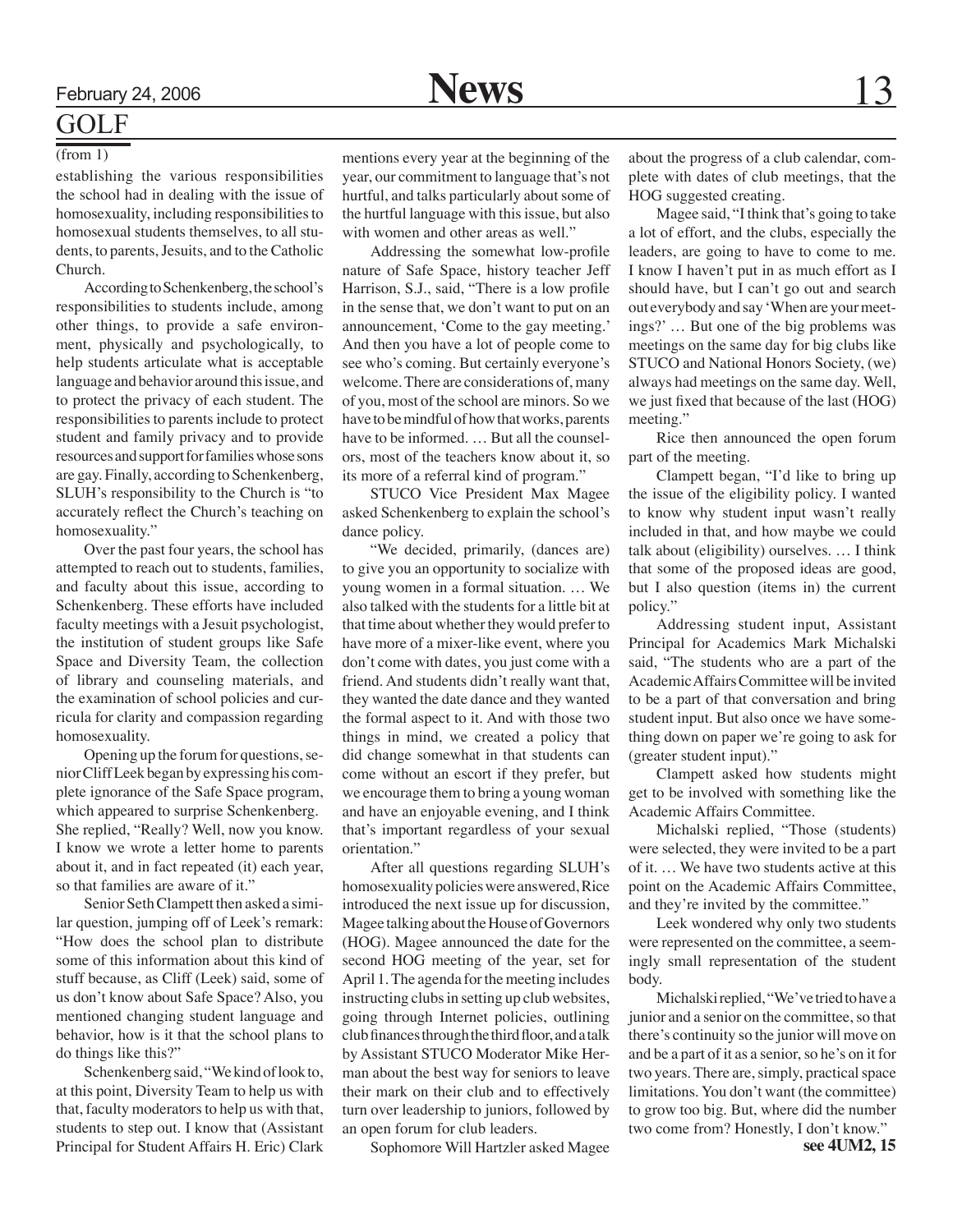# AP

#### (from 1)

"something should be done. And I hope something will be done."

LaBoube's personal preference regarding the solution is to "try to give (the teachers of the AP classes) time to try to teach it right, to give them a seven-period course," but noted that his opinion differs somewhat from AP Physics teacher Paul Baudendistel's and more from AP Biology teacher Steve Kuensting's.

"I don't think it's right to call it AP Physics if we're not covering the AP curriculum," said Baudendistel, who said that he only covers all the AP material in time for the AP test because of extra meeting times outside of class. He does not think that the class meets the AP requirements in terms of the official number of hours spent, however.

Baudendistel does think that a change is needed: "The argument that our students are doing well on this AP test and therefore we should keep the status quo ... I don't think that's a valid goal because if that's our goal, just doing well on the AP test, I think we're missing out. We're trying to teach students to be lifelong learners, not learners for one test. ... We want them to know it ... to enjoy it, to be passionate about it."

Baudendistel has no overwhelming preference, but feels a need to get something done and "stop this charade" of having a six-period week that is called an AP course and decide either way on what to do. His personal preference as a teacher is to go to the five-period system, but his professional preference for the interests of the students is to move to the seven-period course.

"The biggest problem with the way we do it now is with six periods per week, our students don't get to do science. They get to hear about science, they get to learn about science, but it's rare they get to do science," Baudendistel said, referring to the limited lab time with only six periods per week. "But that's what science is all about: doing, experimenting. And the way the AP class is structured, we don't get to do that, and as an award for being among our best science students, you get to do less science. You get to 'learn' more science, but you don't get to do more science, and that's a disservice to our students," regretted Baudendistel.

Kuensting agreed: "Science courses should be both investigation and content, and the class is (currently) mostly content. It is very little investigation."

However, SLUH's AP test results for these classes are well above national averages, with the overwhelming majority of Baudendistel and Kuensting's students passing with threes, fours, or five out of five.

In light of the scores, Principal Mary Schenkenberg suggested one reason why the program is undergoing investigation now. "If it's not broke, why fix it? Well, I think part of the answer is that the AP itself is doing an audit of various schools, and I think they've come out with some very specific check-off points that they want science departments to look at so it may be within that context that this has arisen, … but I think it would be hard to say that St. Louis U. High doesn't provide an outstanding AP science program—their results are amazing."

When the school instituted the AP Physics and AP Biology courses four years ago, Baudendistel and Kuensting, requested a seven-period class schedule, "but it became six (periods)," according to Baudendistel.

Most schools, according to LaBoube's memo as well as Baudendistel, teach AP Physics over two years, with an introductory physics class junior year, followed by the AP Physics B or C class senior year.

Margaret Bahe, chair of the Science Department at John Burroughs, said that the advanced junior physics class they teach is called "Honors Physics" and is taught like all of the other science classes, from freshman to junior year in seven periods per week. They do not call the class "AP" because they do not cover approximately two chapters that an AP course should, but still offer review sessions for those two chapters. Nearly all of the class's students take the Physics AP test, and she said that while the test results for this class are not quite as high as those for the senior elective AP Biology and AP Chemistry results, a full 85-plus percent pass the test with threes, fours, or fives.

John Burroughs' method, a more typical approach to teaching advanced physics, is similar to the solution proposed at SLUH.

Baudendistel agreed that the current system needs improvement. "Six is not the right number. If we truly want to teach the AP curriculum … we should be meeting at least seven periods a week. And if we're not willing to do that, fine, let's go back to five

periods per week, call it 'Advanced Physics' or 'Advanced Biology' and we won't try to cover the entire AP curriculum, and won't call it 'AP Physics' or 'AP Biology,'" Baudendistel said, also noting that a college class would involve three hours of lab time per week. "If we're teaching a college course, we should be offering comparable lab time for that."

Kuensting prefers dropping the label on both the advanced physics and biology classes, and going to five periods weekly, because "I believe I could serve more students in advanced biology in a good biology curriculum without the AP designation." He opposes a shift to seven meeting times weekly because "that does put a serious hardship on a student who's trying to take other classes like fine arts." He even thinks that, in the current six-period structure, "it really is difficult for a student to do that," because that sixth weekly class invades a second period of the day, limiting a student's ability to take a five-period per week course.

The *Prep News* surveyed 42 AP Physics students on their views of the situation. 29 supported changing the class into a seven-period class, while thirteen opposed the change. Only two students supported changing the class into a five-period class and dropping the AP label, while 39 opposed it and one was undecided.

Nearly all students who supported adding a seventh period stated the reason as being more time for classwork, discussion, and labs, or a slower pace. Also, most who opposed dropping the AP thought that the AP test and label are important.

When asked about whether they spend seven periods worth of work finishing labs and classwork, a simple majority of 26 agreed, while 16 disagreed.

The administration does not plan to remove the AP labels, however.

"To the best interest of the student body, we would never (drop the AP courses). We are committed to the AP program, and our students have done very well in those courses, so there's no reason we wouldn't offer that opportunity for them," said Assistant Principal for Staff Development Tom Becvar.

"The proposal is not to (drop the AP labels)," according to Assistant Principal for Academics Mark Michalski. "The actual **see 6.022E(23), 15**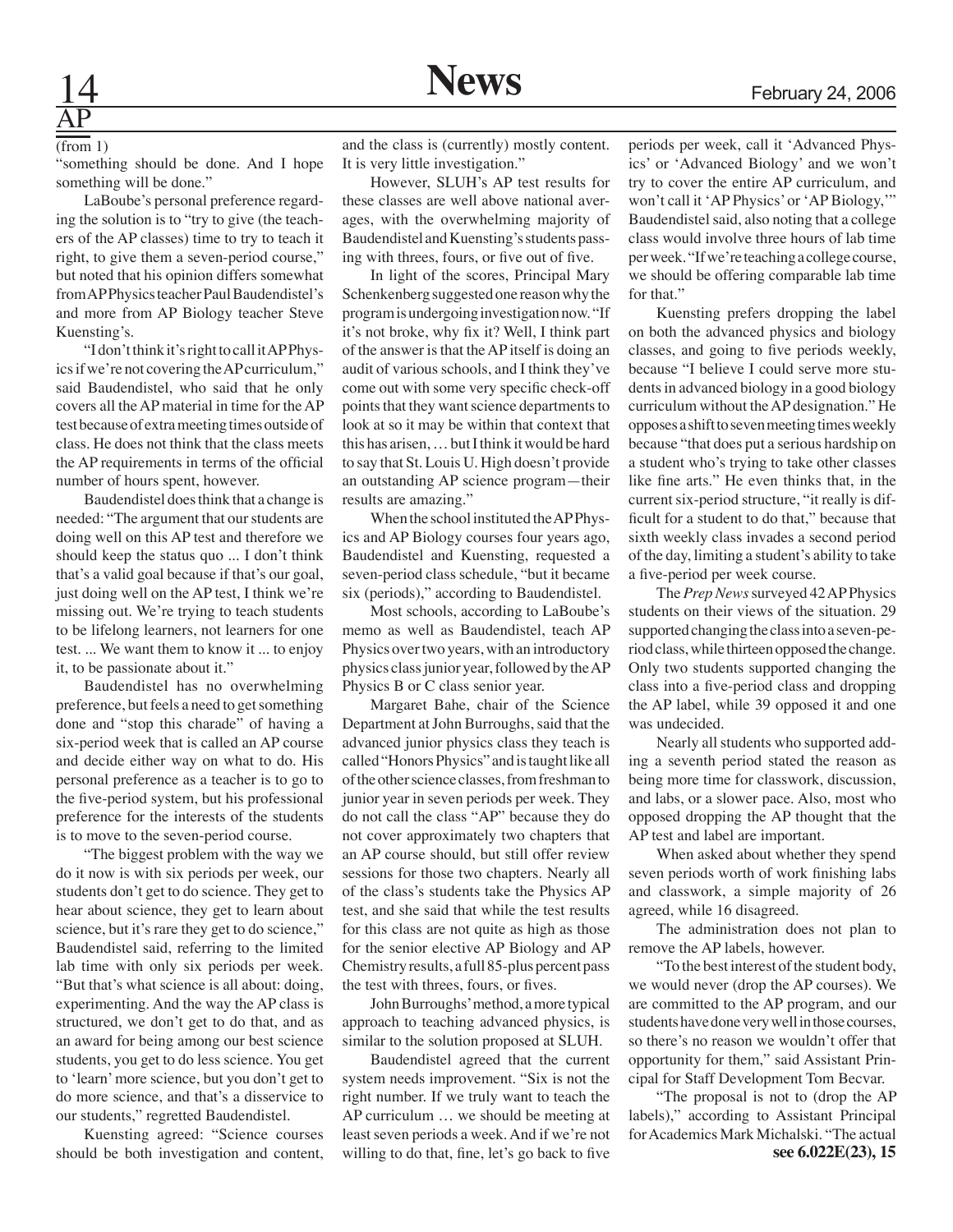

### 4UM2

 $\sqrt{\frac{2(100 \text{ m})^3}{(100 \text{ m})^4}}$ 

Leek addressed student-administration communication in general: "We're finding out about all of these committees and things that there is a little student participation in, and that the student body as a whole doesn't really know about. And I was just wondering if there was any way that the student body as a whole could find out more about these things that are going on that do affect us, that we're just kind of finding out little bit by little bit."

Schenkenberg said, "I certainly think that one of the things that this forum was created to do was increase communication between students and administration. … I think we can try to grow in terms of, going back to the Safe Space, it's a very sensitive issue … but I don't think there's the intention to hide things. I hear what you're saying about student participation, and I'd love to see it increase. I'd love to see us have more student input on issues."

With that, the clock hit 10:20 a.m., and Rice closed discussion at the third forum of the year.

The forum was exceptionally well attended, perhaps because of the action STUCO took to inform students better. STUCO felt that the most successful part of the forum was that so many students felt compelled to weigh in.

"I was really most happy with whoever brought up the eligibility factor. There was a lot of talk, and even after the forum, a lot of talk, because, where Mr. Michalski said there were only two guys on the academic committee, that sounded a little bit like the students were way underrepresented," said Rice.

Magee concluded, "I thought it was one of the more productive (forums) since I've been here. We can still do better, where it's getting more people out there, learning how to run (the forums) better, the action afterwards: what steps are we going to take after we discuss these problems? That's the most important thing, really."

### TER ARTHUR

Geisman defeated his opponent at board two to boost the SLUH team's score up seven points, tipping them over for the win. Geisman's opponent fell into deep time pressure where he made mistakes, allowing Geisman to capitalize and secure the win.

Dripps won at board three, giving the SLUH Pawnbills an early six-point lead. His win was even more amazing because he usually plays at board four and hadn't had much success against the Belleville powerhouse. His quick win bolstered the hopes of the team when the outcome was still very unclear.

Dripps later commented, "I was surprised to beat him because this was the fourth time I faced him and I lost the last three matches to him."

The wise but not foolish sophomore at board four, Schumacher, outplayed his opponent through most of his game. Towards the end with a slight time advantage, his opponent offered a draw. Realizing that his decision could greatly affect the outcome, Schumacher took three minutes to consider the positions on the remaining boards and decided that if he played on, he would most likely get into a blitz endgame where the first player to make a mistake would lose. Not wanting to get into a precarious situation, especially with the continuation of the playoffs at stake, Schumacher figured out that the draw on top of Dripps's early win at board three would add up to 8.5 points, which would require the SLUH team to either win at one of the top boards or draw at both.

Schumacher's decision paid off when Geisman won his game at board two, securing the win and allowing Angeli's tight but high eight-point game to mean nothing for the Belleville West High School chess team. Schumacher later said, "I was stunned because before we had never scored more than seven points against them."

Next Wednesday, the Rookbills play chess powerhouse Belleville East High School at Belleville East High School for the East Conference Championship.

### Quote of the Week

"The gratifying feeling that our duty has been done." —William Schwenk Gilbert

### 6.022E(23)

#### (from 4)

proposal on the table is to add additional lab time to the classes."

Schenkenberg concurred, saying, "I don't (support dropping the AP labels). I would have to be convinced," of the value of that solution.

Interestingly, Kuensting questioned the value of AP credit: "The colleges don't give our kids AP credit for the AP fives that they get because if they're going to major in biology they make them take the biology over anyway. That's what really kills me," and the same goes for 1818 credit, he said.

On his survey, junior Kevin Stephenson said that "The arguments for both sides— (dropping the AP or adding a period)—are strong," because with five, more students enroll in the class, but seven allow "more learning, (but) for less kids: (a) great class." For Stephenson, "Six (classes a week) is wrong."

Whatever the administration and teachers decide, Michalski said, "Our goal is to provide high quality classes ... in both of those fields. Number one, so that we can be providing the best education that we can to our students, and number two, because we also do want to prepare them as well as we can for the AP exams."

### UN

#### $(from 4)$

make it more effective.

Students began preparing for the conference in early January, meeting most weekends at Crossroads High School near the Missouri History Museum.

"The next step (after the conference) is to … see how other people outside of this conference respond to these ideas, and then see if we … can move forward and as time goes on see if the UN can make appropriate changes to be a responsible organization in the future," explained Lieber.

If anyone is interested in joining the action in Model UN, please talk to a current member, moderator Bob O'Connell, or visit the Civitas website at www.civitas-stl.com for more information.